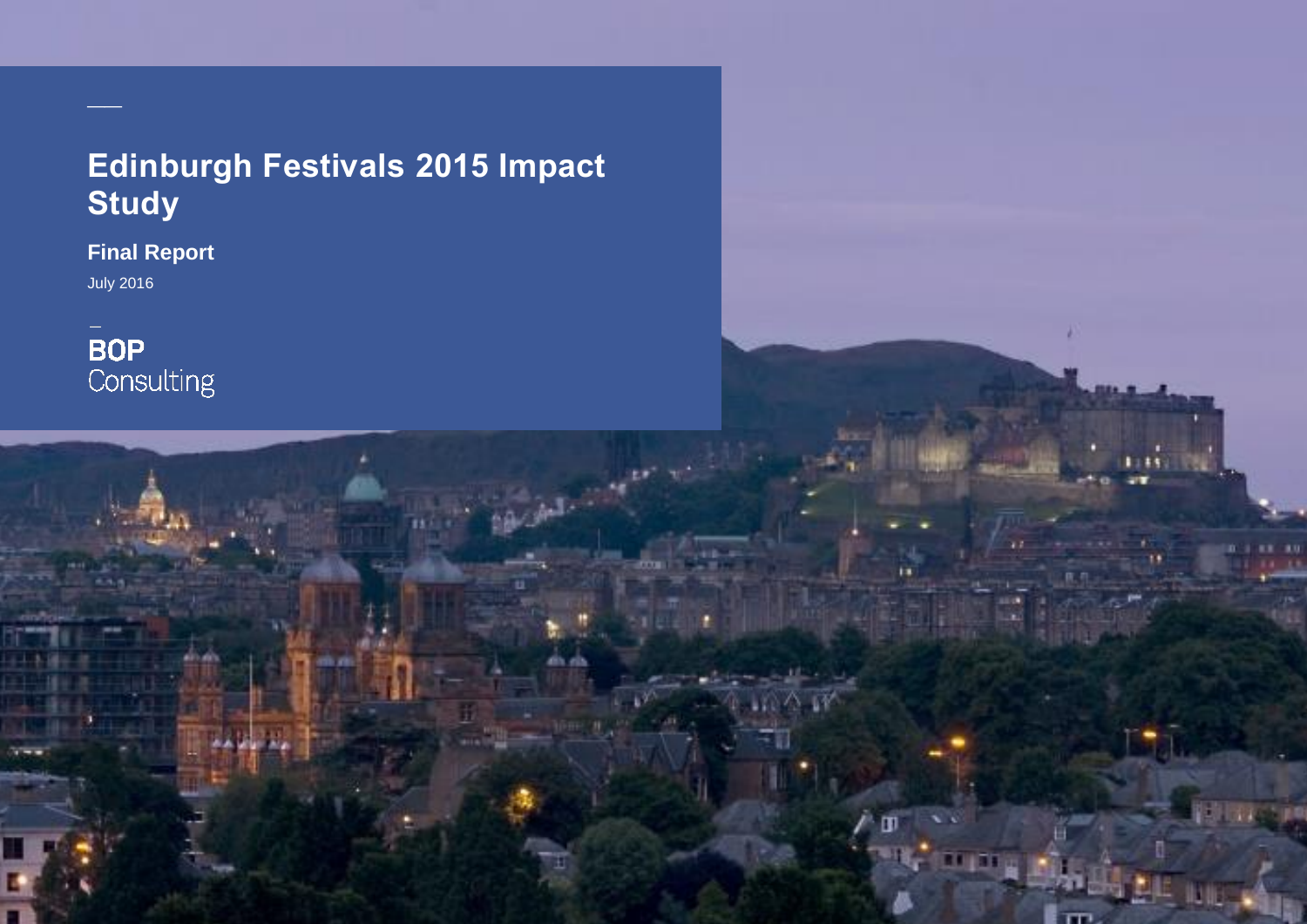# **Contents**

| 1.    |                                                      |    |  |
|-------|------------------------------------------------------|----|--|
| 1.1   |                                                      |    |  |
| 1.2   |                                                      |    |  |
| 2.    |                                                      |    |  |
| 2.1   | Changes between 2010 and 2015  4                     |    |  |
| 2.1.1 | Refined research cohorts                             | 4  |  |
| 2.1.2 | Satisfaction question                                | 4  |  |
| 2.1.3 | Social impact questions                              | 4  |  |
| 2.1.4 | Inclusion of Art Festival                            | 4  |  |
| 2.2   | Outcomes explored in the impact study  5             |    |  |
| 2.3   |                                                      |    |  |
| 2.3.1 | Management information                               | 5  |  |
| 3.    |                                                      |    |  |
| 3.1   |                                                      |    |  |
| 3.1.1 | Quality, satisfaction and a 'must-see' event         | 7  |  |
| 3.1.2 | Motivation and enthusiasm for cultural experiences 8 |    |  |
| 3.1.3 | Discovery and international representation           | 9  |  |
| 3.2   |                                                      |    |  |
| 3.3   |                                                      |    |  |
| 4.    | Wider Festival outcomes: economic impact 13          |    |  |
| 4.1   |                                                      |    |  |
| 4.2   |                                                      |    |  |
| 4.3   |                                                      |    |  |
| 4.3.1 | Whole trip expenditure                               | 15 |  |
| 4.3.2 | Determinants of visitor expenditure                  | 15 |  |

| 5.    | <b>Sustainability and Environmental Impact</b><br><b>Statement</b> | 21 |
|-------|--------------------------------------------------------------------|----|
| 4.4.1 | Summary and conclusions                                            | 20 |
| 4.4   | Overall economic impact of the Edinburgh                           | 20 |
| 4.3.4 | <b>Multiplier effects</b>                                          | 19 |
| 4.3.3 | Festival organisers' expenditure                                   | 18 |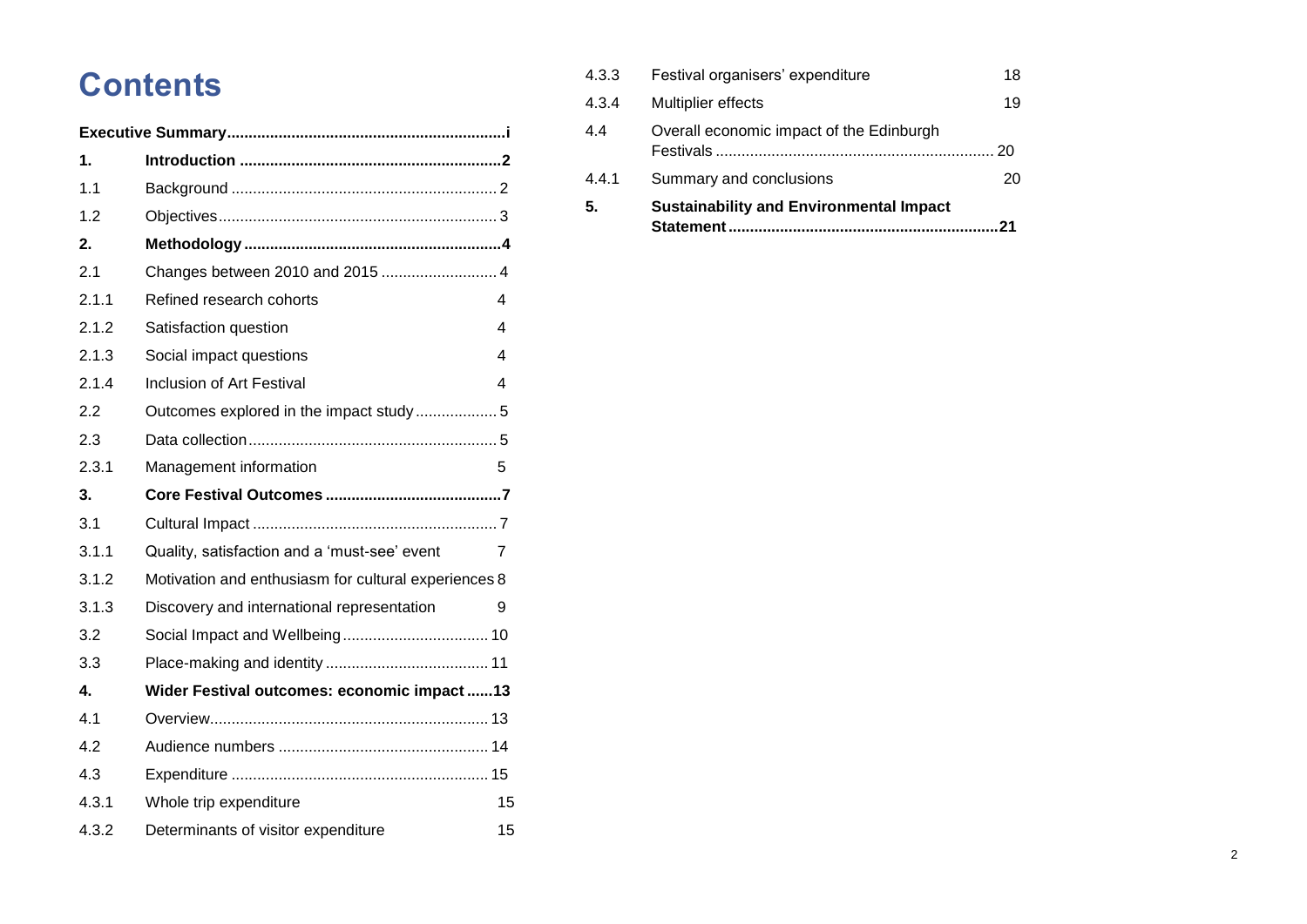# <span id="page-2-0"></span>**Credits**

### **Acknowledgements**

This report was prepared and undertaken by Richard Naylor, Dr Caterina Branzanti, Bronwyn McLean, and Dr Douglas Lonie for BOP Consulting. We would like to thank:

- the Festivals Edinburgh Steering Group for their valuable support and input (Julia Amour, James McVeigh, Joanna Baker and Simon Gage)
- all twelve Edinburgh Festivals for their cooperation in undertaking the research
- Culture Republic, the market research partner for the Festivals, for collaborating with BOP on survey dissemination
- most of all, the 30,000+ audiences, performers and delegates of the Edinburgh Festivals who took the time to complete surveys, without which this research would not have been possible.

## **Photo credits**

— Cover pic: Skyline at Dusk, Marketing Edinburgh

## **The Edinburgh Festivals are**:



This Report, together with the full Technical Report and the previous Impact Studies, can be downloaded at <http://www.edinburghfestivalcity.com/about>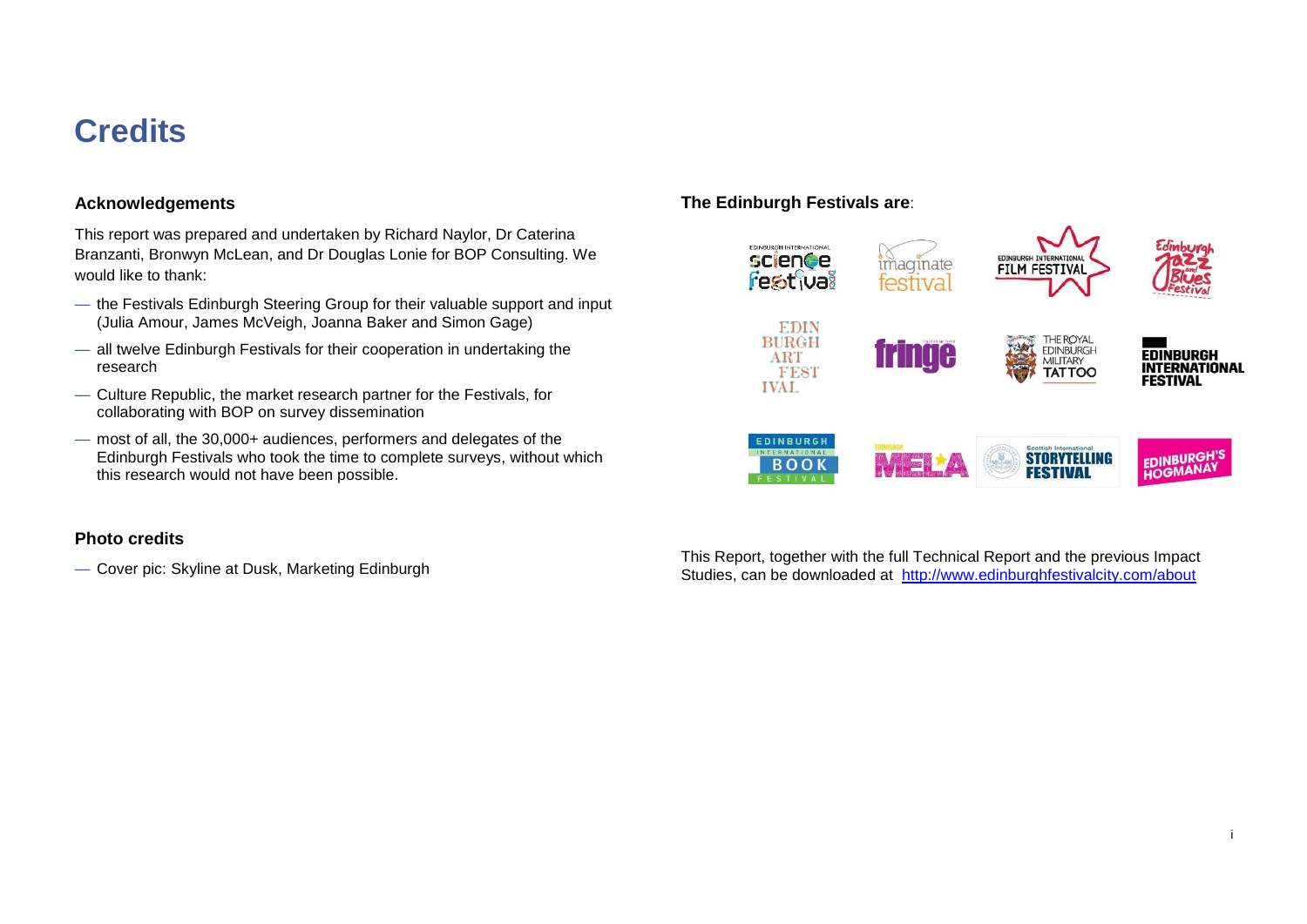# **Executive Summary**

The results of the latest impact study show that the Edinburgh Festivals continue to be Scotland's world-leading cultural brands through:

Attracting audiences of more than four million

 attendances of 4,537,937 were recorded across the 12 Edinburgh Festivals.

Providing unique places of cultural discovery

 92% of respondents said that the Festivals had given them the chance to see something they would not have otherwise get to see.

Playing a crucial role in year-round audience development

 68% of respondents said that attending the Festivals had made them more likely to attend another cultural event.

Delivering an unrivalled international platform for companies, artists and thinkers

92% of respondents agreed that the Festivals were 'must-see' events.

Investing in the growth and development of individuals and communities

 57% of respondents said that the Festivals were events that 'brings the community together'.

Creating a sense of civic pride

 89% of local festivalgoers agreed that the Festivals increased people's pride in Edinburgh as a city.

Positioning the city region as an attractive, creative, international destination

 94% of respondents said that the Festivals are part of what makes Edinburgh special as a city.

Developing their role as economic powerhouses of the tourism industry

- economic impact was measured at £280m in Edinburgh and £313m in Scotland, representing a 19% and 24% increase on the figures reported in 2010.
- 5,660 new FTE jobs supported in Edinburgh and 6,021 in Scotland compared to 5047 and 4757 respectively in 2010.

Acting as tourism gateways to the rest of Scotland

 Festival visitors are now spending more nights elsewhere in Scotland than in 2010, with the Festivals' role as sole motivation for travel increasing in significance.

Developing innovative environmental programmes

 launched several collaborative projects since the 2010 study, including Creative Carbon Scotland and the Green Arts Initiative, that are now both operating across Scotland.

In 2015, BOP Consulting was commissioned by Festivals Edinburgh to undertake an Impact Study of the twelve Edinburgh Festivals they represent. This 2015 study uses:

- the same overall economic impact methodology to assess the contribution that the Festivals make to the wider economy of Edinburgh and Scotland
- a slimmed down, core set of questions to assess the social and cultural impact of the Festivals, including questions on social impact being asked across all twelve festivals (rather than just seven as in 2010).
- This study repeats many elements of the research that was carried out by BOP five years ago during the 2010 festival season and published in 2011.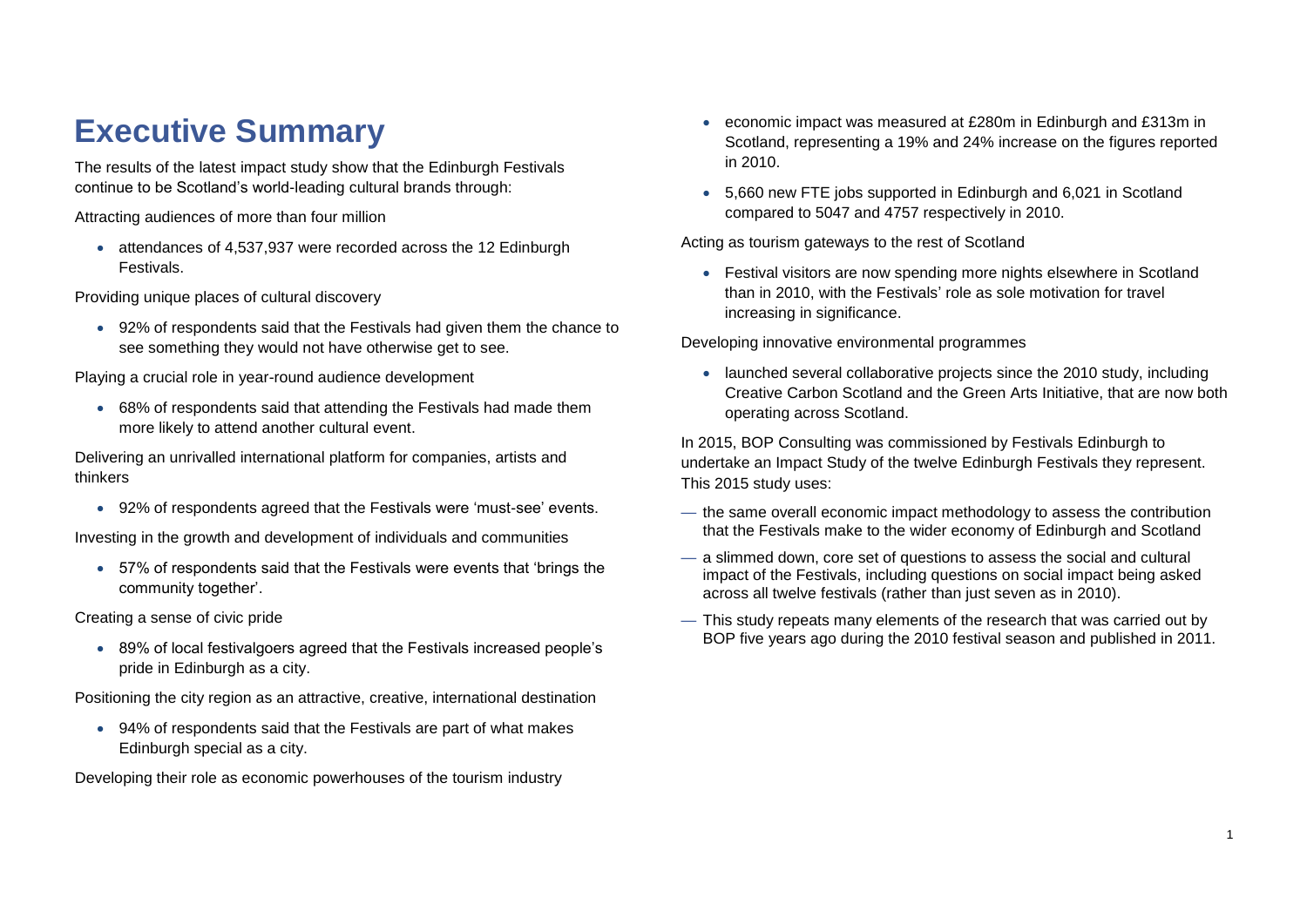# <span id="page-4-0"></span>**1. Introduction**

In 2015, BOP Consulting was commissioned by Festivals Edinburgh to undertake an Impact Study of the twelve Edinburgh Festivals they represent. This study repeats many elements of the research that was carried out by BOP five years ago during the 2010 festival season and published in 2011. The first impact study developed a repeatable methodology for assessing the impact of the festivals and this new study is the first update that has been guided by the 2010 study. Specifically, it uses:

the same overall economic impact methodology to assess the contribution that the Festivals make to the wider economy of Edinburgh and Scotland

a slimmed down, core set of questions to assess the social and cultural impact of the Festivals, including questions on social impact being asked across all twelve festivals (rather than just seven as in 2010).

In addition to the smaller set of indicators that were used for the analysis of social and cultural impact, the main differences from the 2010 study are:

work on how the Festivals have addressed their environmental impact has been undertaken by Creative Carbon Scotland (CCS).

the survey focused on audience members and delegates, with fewer other groups covered in the current research. In the first Impact Study in 2010 teachers, volunteers, sponsors, and journalists were all included in the research whereas these have not been included in the current research.

Finally, bringing the reporting of economic impact assessment into line with the reporting of the social and cultural impact, this year's study presents figures only for the collective economic impact of the twelve Festivals. The primary research started with the Edinburgh International Science Festival in March 2015 and ran through until the end of February 2016 to capture Edinburgh's 2015 Hogmanay.

# <span id="page-4-1"></span>**1.1 Background**

Edinburgh is internationally renowned for the annual Festival programme which it hosts. Starting with the Edinburgh International Festival in 1947, it has developed a year-round programme of Festivals which is crucial to the cultural, economic and social life of Edinburgh, of the wider city-region, and of Scotland itself.

The Edinburgh Festivals, for the purpose of this study, comprise the twelve Festivals represented by Festivals Edinburgh (see the Technical Report for a detailed description of each of the Festivals). The Festivals are listed in date order below:

- Edinburgh International Science Festival
- Imaginate Festival
- Edinburgh International Film Festival
- Edinburgh Jazz and Blues Festival
- Edinburgh Art Festival
- Royal Edinburgh Military Tattoo
- Edinburgh Festival Fringe
- Edinburgh International Festival
- Edinburgh International Book Festival
- Edinburgh Mela
- Scottish International Storytelling Festival
- Edinburgh's Hogmanay

This impact study builds on the previous impact study run by BOP Consulting in 2010 which assessed Edinburgh's Festivals in terms of their collective economic impact. The study estimated that the twelve Festivals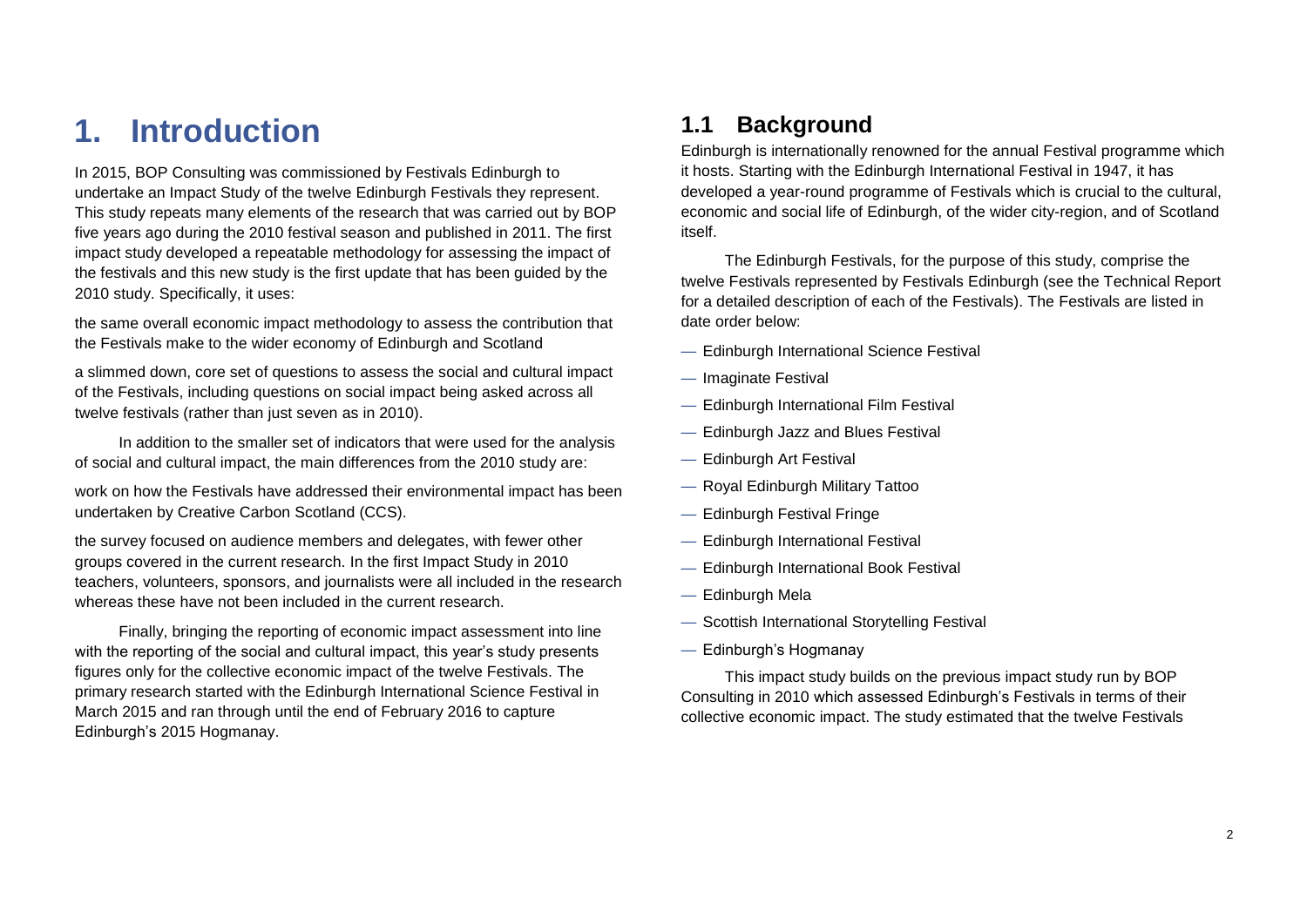included in the study generated a financial output of £245m at the Edinburgh level and £261m at the Scottish level.<sup>1</sup>

Since that time the Festivals have continued to grow and there have been further changes in the Festival 'landscape'. In particular, the *Thundering Hooves 2.0* report (2015) sets out a Ten Year Strategy and Action Plan to ensure that the leading status of Edinburgh's Festivals is maintained.<sup>2</sup>

# <span id="page-5-0"></span>**1.2 Objectives**

l

This study sets out to take a holistic approach to assessing impact that considers social, cultural and economic effects - thus enabling the Festivals to demonstrate their wider value. This approach of assessing the 'all-round' value of the Festivals was ground breaking in 2010 and the first study of its kind – not just for the twelve Edinburgh Festivals, but more widely in the Festivals and events sector. This current report follows on from the methodology developed in 2010 and provides the first directly comparable data on the impacts of the Festivals at a five-year follow-up stage. The study's main objective was:

To produce an updated impact study for 2015 that looks at economic, social and cultural impacts, and that allows comparison with the earlier BOP impact study for the 2010 festival season, published in 2011.

<sup>&</sup>lt;sup>1</sup> The 2010 study included a look at learning impacts and media impacts including journalist expenditure which are not included in this current study. Changes in methodology are set out in Section 2: Methodology.

<sup>&</sup>lt;sup>2</sup> BOP Consulting and Festivals and Events International (2015). Edinburgh Festivals: Thundering Hooves 2. A Ten Year Strategy to Sustain the Success of Edinburgh's Festival, report commissioned by Festivals Forum. <http://www.edinburghfestivalcity.com/about/documents/196-thundering-hooves>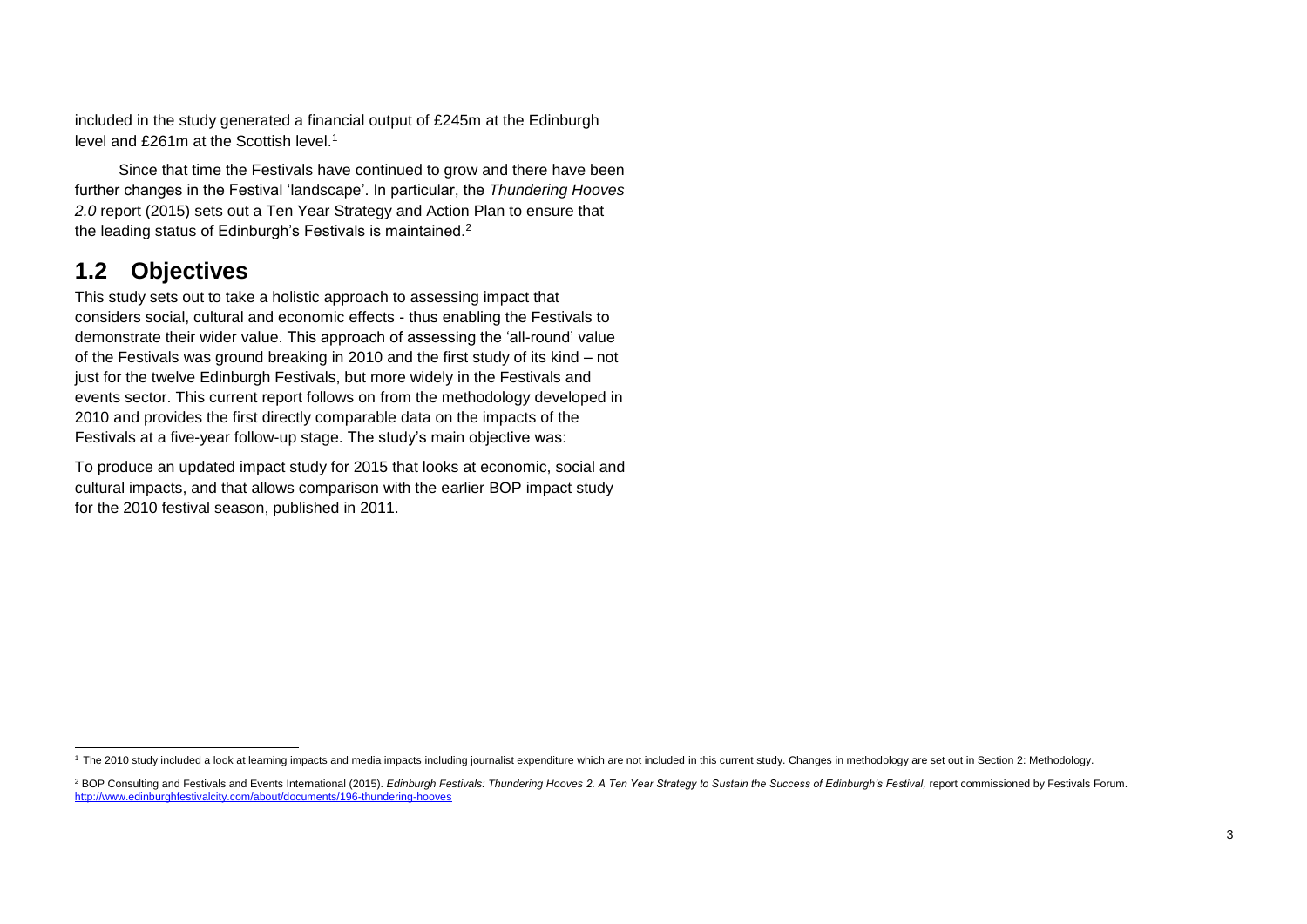# <span id="page-6-0"></span>**2. Methodology**

In 2010 BOP conducted an impact assessment for Festivals Edinburgh which measured economic impacts as well as social, cultural, environmental and media impacts. At that time BOP worked closely with Festivals Edinburgh and steering group to develop a robust evaluation framework and devise new tools for data collection and a repeatable methodology to inform future Impact Studies. This 2010 work expanded on an original economic impact study of the Festivals in 2004/5 conducted by SQW.

# <span id="page-6-1"></span>**2.1 Changes between 2010 and 2015**

This current impact study uses the same methodology developed by BOP in 2010. This study focuses on social, economic and cultural impacts with a narrower survey question set and a smaller research cohort of audience members and delegates.<sup>3</sup> The 2010 study included a look at learning impacts and media impacts including journalist expenditure which are not included in this current study, but remain researched by Festivals individually according to their own intended impacts.

A general set of questions to be asked across each Festival was agreed and added to the specific audience surveys used by each (where the questions were not already being asked). The survey questions can be found in the accompanying Technical Report.

For overall sample size, the audience surveys received a very high response rate, almost twice the volume of responses received for the 2010 study:

- audience surveys: 29,273 surveys were collected across all 12 Festivals (with the exception of partially completed surveys the average number of responses considered for each question was around 23,500)
- delegate surveys: 1,091 at the Fringe, which were only included as part of the overall economic impact calculations

## <span id="page-6-2"></span>**2.1.1 Refined research cohorts**

The 2010 study made some specific recommendations for future impact studies which included reducing the inclusion of the non-audience stakeholders surveyed. The 2010 study introduced new cohorts into the Festivals' research programmes or significantly extended the coverage of these stakeholders, however it was felt that for this study a focus on audience impact would be most important, given the variety of Festivals and the diversity of their intended outcomes.

## <span id="page-6-3"></span>**2.1.2 Satisfaction question**

The 2015 surveys also see the inclusion of an overall satisfaction question across the Festivals. There was no common audience satisfaction question asked in the impact surveys in 2010 and 2004/5, rather each festival measured audience satisfaction against a variety of factors such as the Festival programme or against ancillary services (such as booking experience, marketing material, venue facilities or friendliness of staff). A recommendation arising from the 2010 study was that the Festivals should include a common satisfaction question asked across all of the Festivals and this was taken on board in the current impact study.

## <span id="page-6-4"></span>**2.1.3 Social impact questions**

The 2010 study focused social impact questions on those festivals who had a specific social impact remit for example a question on quality time spent with family and friends was asked of festivals with a strong family focus (i.e. Imaginate or Mela). The overall response and results from the 2010 study on these social impact question was positive. The 2015 study includes a small set of social impact questions across the audience surveys of all Festivals in 2015.

## <span id="page-6-5"></span>**2.1.4 Inclusion of Art Festival**

The Art Festival has been included within the economic impact calculations this year but was not included in 2010 due to a low sample size in terms of audience surveys. The Art Festival has grown considerably since 2010, and now has an

 $\overline{a}$ <sup>3</sup> The 2010 study included nearly 50 different surveys of general audiences, performers, delegates, journalists, volunteers and some teachers and young people.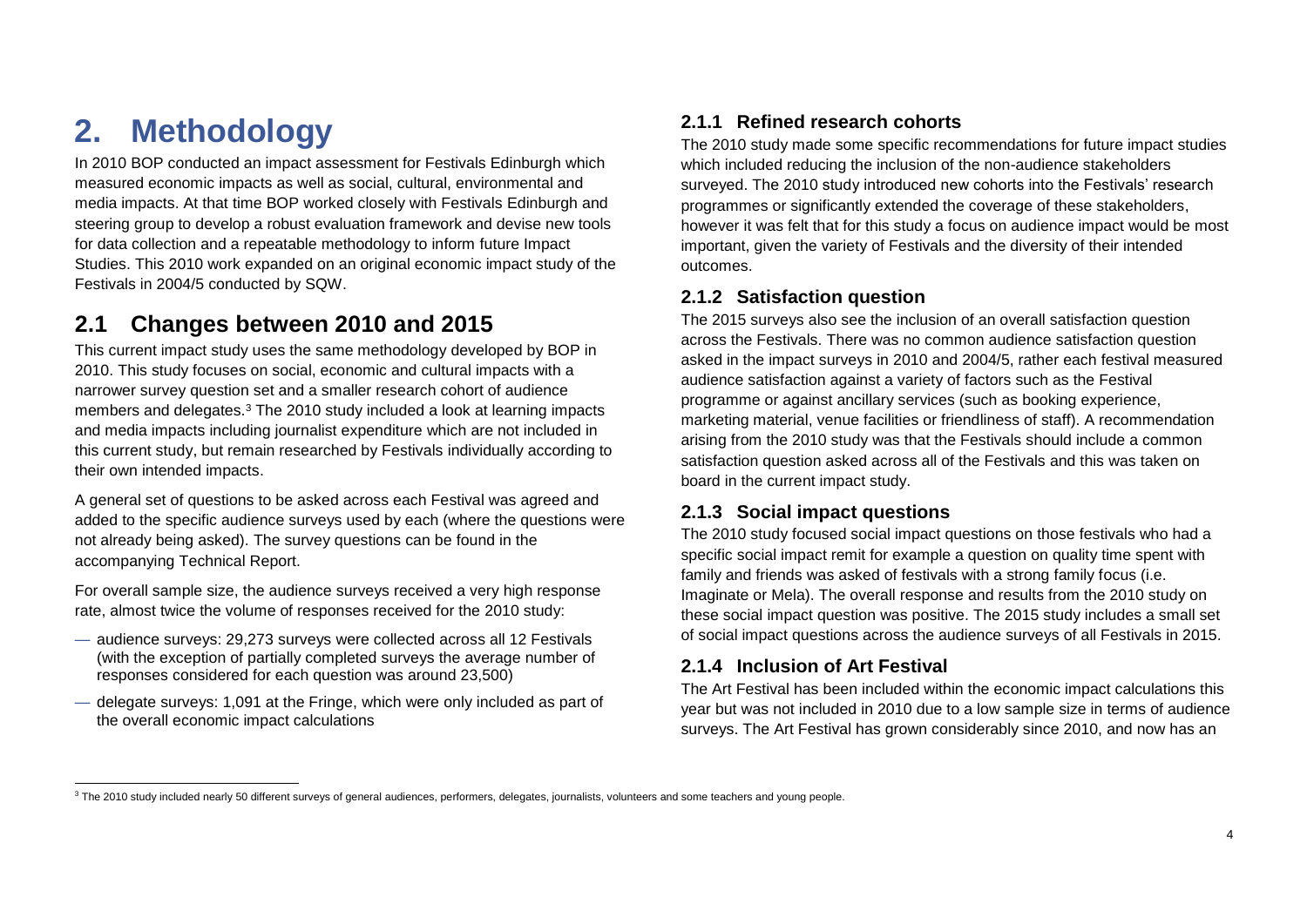annual programme of audience research in place. Consequently, sample sizes did not present an issue this year.

## <span id="page-7-0"></span>**2.2 Outcomes explored in the impact study**

The previous evaluation framework and logic model was pared-down based on the more focused approach of this year's impact study. As suggested above, the survey questions measured audience spend and a series of further core festival outcomes:

**Economic impact** – exploring the amounts audience members spent on food, drink, accommodation and other sundry items during the course of their visit. This is adjusted to account for those who would be spending money in Edinburgh over the period anyway, and is represented as both additional Output (as in the 2010 study) and additional 'Gross Value Added' to the economy, as well as the number of equivalent full time jobs that are supported by the Festivals.

- **Cultural impact** including an assessment of the overall quality of the festival experience, satisfaction, the extent to which Festivals are regarded as a 'must-see' event, motivation for future attendance, international exposure, and the discovery of new genres and artists.
- **Social impact and wellbeing** including the extent to which the Festivals bring communities together and create an opportunity for friends and families to spend quality time together, as well as an assessment of the impact of the Festivals on individual wellbeing.
- **Place making and identity** this explored whether the Festivals had any impact on locals' perception of Edinburgh and if they are central to what makes Edinburgh special as a city.
- **Environmental impact** this has been conducted alongside this study by Creative Carbon Scotland and is included below.

## <span id="page-7-1"></span>**2.3 Data collection**

Using the evaluation framework developed for the 2010 study our current study has two main data collection sources and processes: Festival-specific primary research and management information.

In the current study there was a drive towards creating a simplified core set of questions which were asked across all festivals. While this was largely successful there was some minor variation in the final question sets agreed with each Festival and a breakdown of the final agreed question sets for each festival can be seen in Appendix 2.

Across the twelve Festivals there was therefore a mixture of on-site assisted surveys that were completed during the Festivals, and online surveys completed largely after the relevant Festivals have closed. As in 2010, obtaining reasonable volumes of audience survey responses for those that specifically attend some of the major free, unticketed events, such as the International Festival Fireworks and Harmonium events, again proved difficult.

The results presented here are based upon the primary research and management information from the twelve Festivals. All results are presented as aggregate figures across all Festivals.

There has been an extremely good response rate to the audience surveys with a near doubling in responses from 2010. In terms of response rates, the research findings are highly robust across all the festivals. While some of the observed changes in findings between years are minimal, there are some findings that indicate a significant change from the 2010 survey (these can generally be considered as +/- 2.5%), which are noted in the interpretations.

### <span id="page-7-2"></span>**2.3.1 Management information**

While the primary research generates the information for the largest part of the evaluation framework (in particular, the outcomes and impacts sections), there was a set of data that needed to be provided by the Festival organisers themselves in order to establish economic impact. A simplified spreadsheet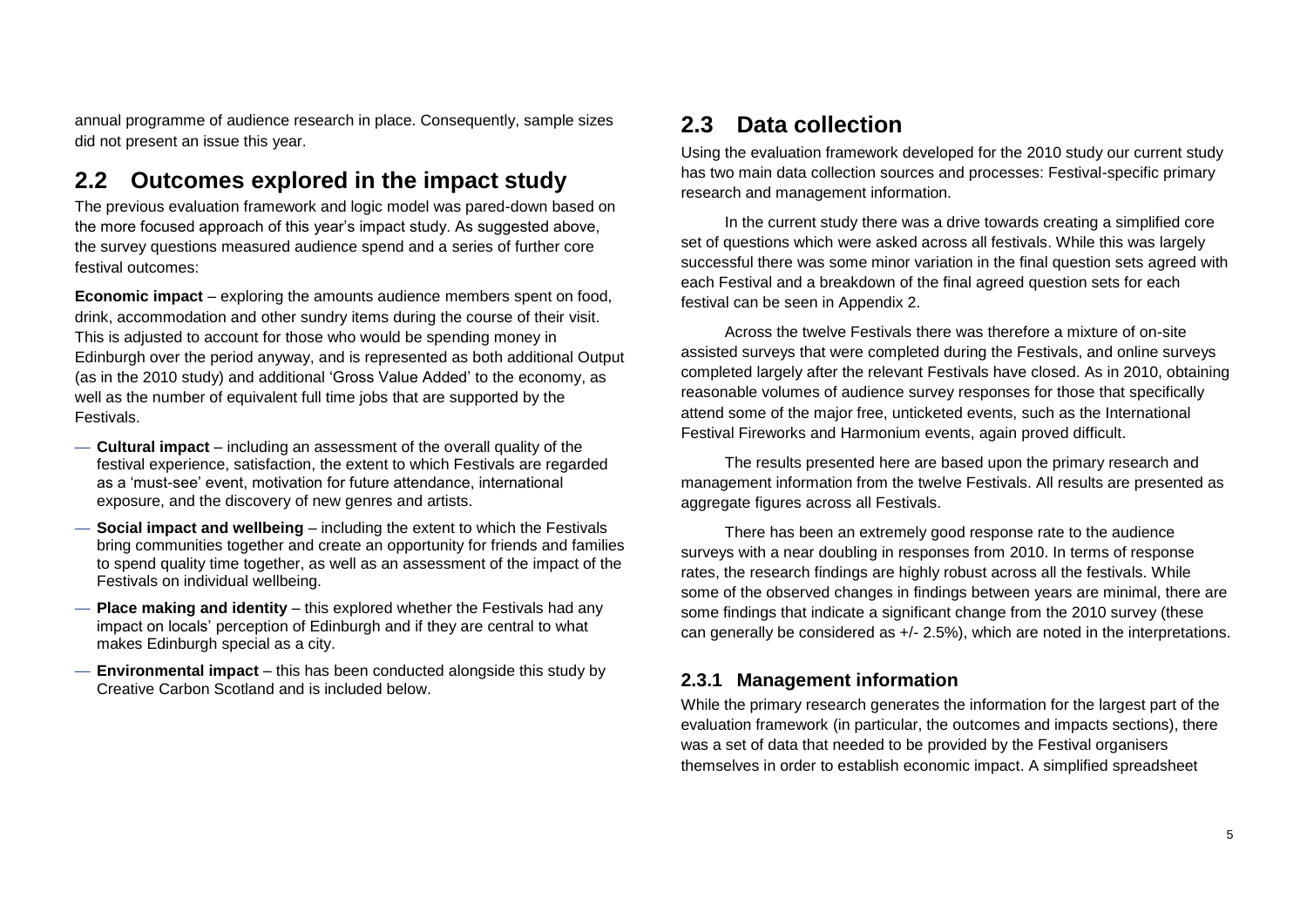template of the one sent out in 2010 was sent out to the Festivals for completion. This was used to collect information on the following areas:

- Financial information on Festival organisers' income including earned income, public sector funding, fundraising and sponsorship activities
- Financial information on Festival organisers' expenditure including on staff, year-round premises, performers and other costs related to staging the **Festival**
- Key Festival outputs particular attendances to each of the Festivals.
- Where necessary, additional clarification was sought from the Festivals in order to ensure that data was reported consistently across the Festivals.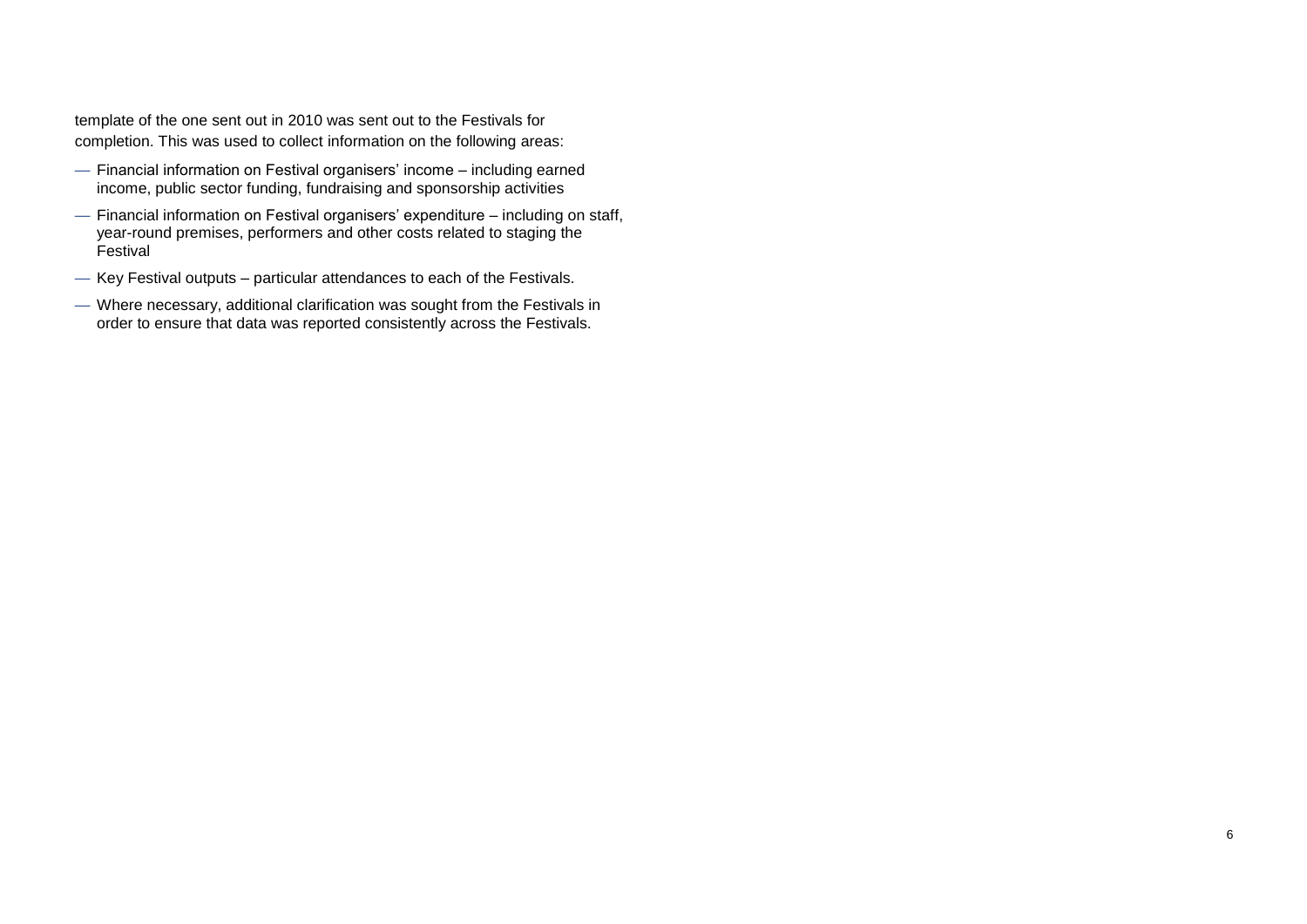# <span id="page-9-0"></span>**3. Core Festival Outcomes**

## <span id="page-9-1"></span>**3.1 Cultural Impact**

l

Providing an enriching, world class Festival experience lies at the heart of all Edinburgh's Festivals. In the sections below we describe those outcomes that directly arise from the Festival activities or events, as reported by those attending.

The 2015 Edinburgh People Survey indicated that 63% of residents had participated in the Festivals<sup>4</sup>, and was the most common cultural activity for citizens. The survey also showed that those participating in cultural activities in the city were also more likely to have a positive view of the city. This section seeks to build on these findings by exploring the different aspects of cultural and social impact the Festivals have, this includes how it affects visitors' and locals' perceptions of the city.

The continued quality and innovation of the core cultural offer of the Festivals lies at the heart of any wider impact they may have. The 2010 study demonstrated how the Festivals do not just provide great cultural experiences, but also help to increase access to culture and build wider participation and discovery among audiences. These outcomes remain central to the strategies of the Festivals and are repeated in the Thundering Hooves 2.0 document published last year<sup>5</sup>.

## <span id="page-9-2"></span>**3.1.1 Quality, satisfaction and a 'must-see' event**

The diversity of the Festival topics and experiences makes measuring quality across them necessarily difficult. Nevertheless, the question we used to extrapolate visitors' judgements of the quality of the Festivals was framed according to other 'comparable festivals or events'.

Another measure of quality came in the form of whether visitors considered the Festival a 'must-see' event. This indicates that they would prize

their experience above other more everyday cultural activity and be more likely to recommend attendance to other people.

In 2010, there was no common audience satisfaction question asked in the impact surveys, rather each festival measured audience satisfaction against a variety of factors such as the Festival programme or against ancillary services (such as booking experience, marketing material, venue facilities or friendliness of staff). A recommendation arising from the previous study was that the Festivals should include a common satisfaction question and this was taken on board in the current impact study. The results for each can be seen in [Figure 1](#page-9-3) below

<span id="page-9-3"></span>**Figure 1 - Percentage of the audience at the Edinburgh Festivals agreeing with the statements assessing quality and satisfaction, comparison between 2010 and 2015**

 $2015$ 

 $2010$ 



Source: BOP Consulting (2016) \*No comparison for 2010 as was not asked.

<sup>&</sup>lt;sup>4</sup> Edinburgh City Council (2016) 'Edinburgh People Survey Headline Results, p12[, http://www.edinburgh.gov.uk/info/20029/have\\_your\\_say/921/edinburgh\\_people\\_survey](http://www.edinburgh.gov.uk/info/20029/have_your_say/921/edinburgh_people_survey)

<sup>&</sup>lt;sup>5</sup> BOP Consulting and Festivals and Events International (2015) Edinburgh Festivals: Thundering Hooves 2. A Ten Year Strategy to Sustain the Success of Edinburgh's Festival, report commissioned by Festivals Forum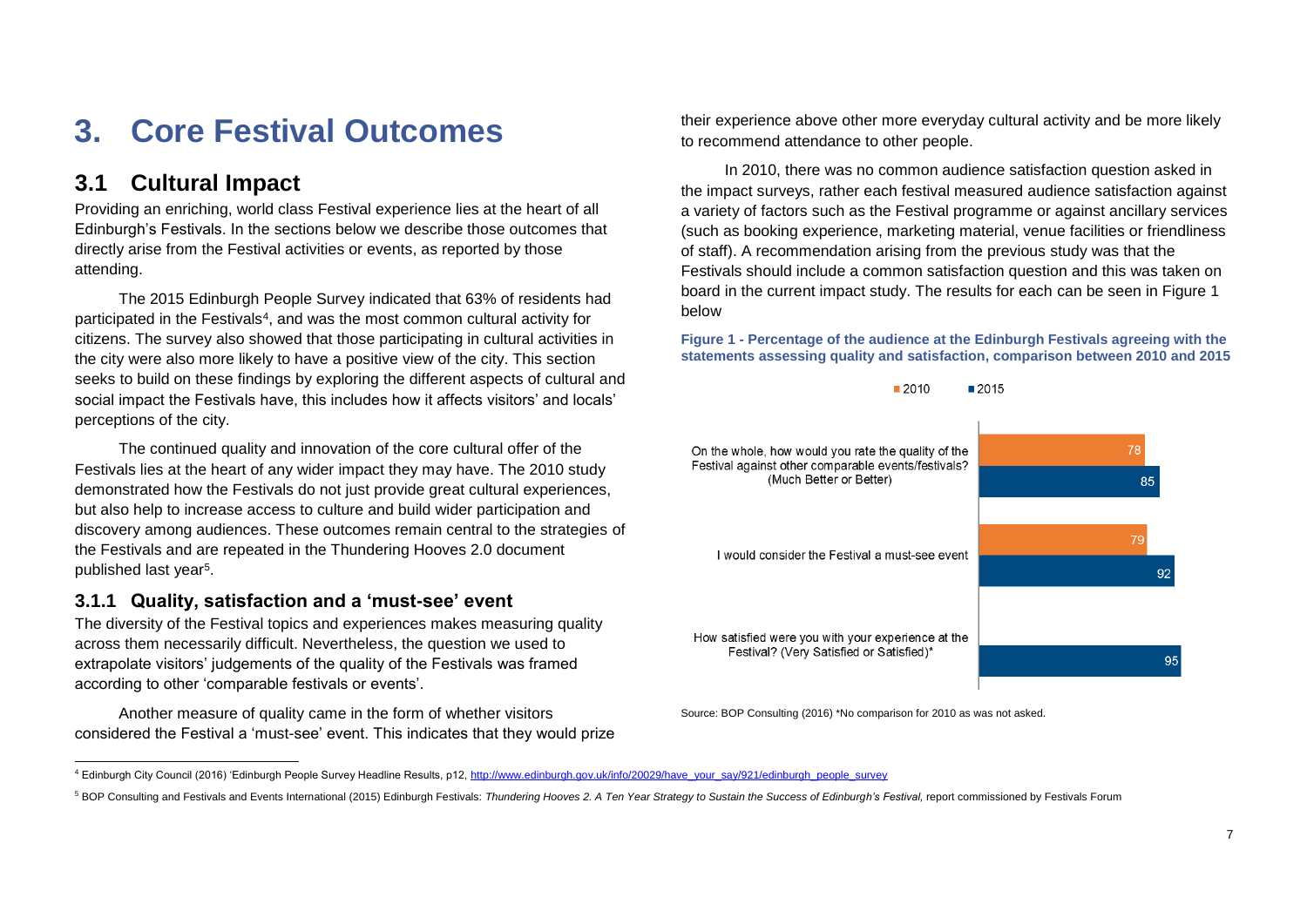The results for quality were very positive: 85% of respondents reported in 2015 that the festival was 'Better' (38%) or 'Much better' (47%) than other comparable events/festivals. This is an increase from 78% reporting this in 2010.

The findings also show that audiences' satisfaction with their overall experience was the highest rated outcome in this study with 95% stating they were either 'Satisfied' (23%) or 'Very satisfied' (73%).

A significantly higher proportion than previously also agreed that the festival was a 'must-see' event, with 92% reporting this in 2015 (62% strongly agree and 30% agree) compared to 79% in 2010.

The findings, that over nine out of ten attendees were satisfied with their experience and nearly nine out of ten felt it was a 'must-see' event, along with the increase in the number of people finding it better than comparable events each indicate a strong assertion from those attending that they are having a quality cultural experience.

### <span id="page-10-0"></span>**3.1.2 Motivation and enthusiasm for cultural experiences**

Much cultural policy in recent years has focused on increasing attendances and engagement in cultural activities. Indeed, Creative Scotland's 10-year plan has a clear and core ambition to broaden access to high quality arts and cultural experiences<sup>6</sup>. The outcome measures we used in this year's survey sought to explore whether attending the Festivals had any impact on audiences' motivation or enthusiasm for engaging in cultural experiences. The results can be seen in [Figure 2.](#page-10-1)

<span id="page-10-1"></span>**Figure 2 - Percentage of the audience at the Edinburgh Festivals agreeing with the statements assessing motivation and enthusiasm, comparison between 2010 and 2015**



Source: BOP Consulting (2016)

In order to minimise positive response bias (where survey respondents simply reply positively to a list of questions without full comprehension) we included two 'negatively keyed' questions, which asked respondents to agree to the extent that there has not been an effect. As in 2010, the negatively keyed questions used in the study do attract a 'cooler' response from audiences than the positively keyed questions.

In 2015 27% of attendees *agreed* that the Festival had made no difference to their enthusiasm for the activity, 50% of visitors 'Disagreed' or 'Strongly disagreed' that the festival had 'made *no* difference to their enthusiasm for the particular art form/activity' in the surveys (a further 23% were neutral), it is slightly higher than in 2010 (29% agreed it had made no difference

l

<sup>6</sup> <http://www.creativescotland.com/what-we-do/the-10-year-plan>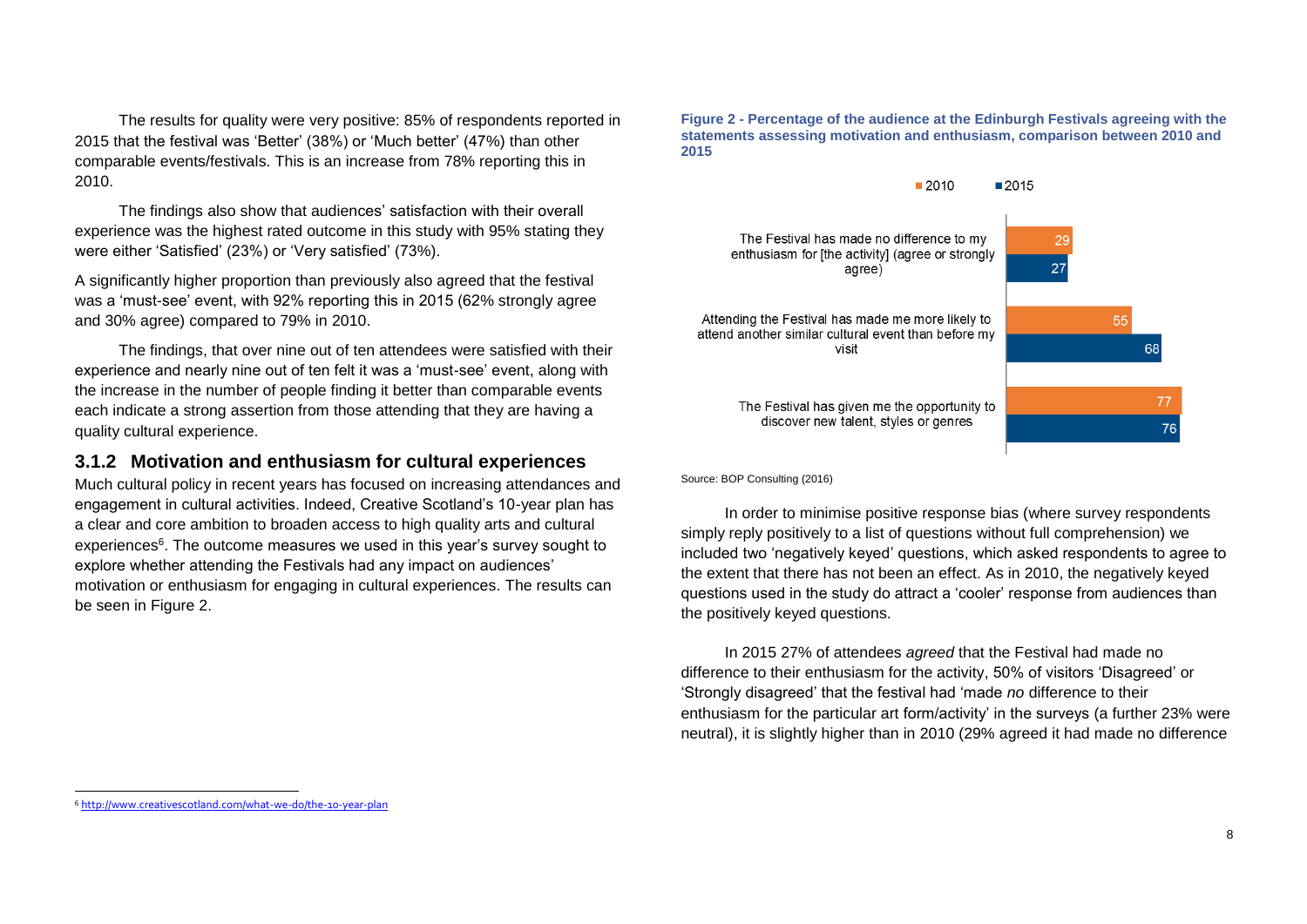to their enthusiasm), indicating that many attendees report a positive influence on their enthusiasm for the art form/activity as a result of attending.

A higher proportion (68%) 'Agreed' (38%) or 'Strongly agreed' (30%) that attending the festival had made them more likely to attend another similar cultural event than before their visit. This was thirteen percentage points lower (55%) in 2010 – making it the biggest difference between the two years of findings in terms of cultural impact. This is a very positive finding regarding the ability of the Festivals to increase cultural engagement more broadly.

The degree to which the Festivals enabled audiences to discover new talent, genres or styles is almost identical in this year's study compared with five years ago: 76% 'Agreed' (38%) or 'Strongly agreed' (54%) in 2015 compared with 77% in 2010.

A cross-sectional survey such as this does not allow us to measure the longer term impact of attending the Festivals on visitors' motivation and enthusiasm, or indeed whether their cultural engagement increases as a result. However, the findings do show that the Festivals provide new experiences for visitors and that they perceive these experiences as positively influencing their intentions for future cultural engagement. Taken together they indicate that the 'liminal' (i.e. 'out of the ordinary') experiences provided by the festivals are likely to impact on attendees' enthusiasm and motivation for culture in general, as well as enabling them to broaden their cultural horizons. This was explored further in the last set of questions relating to cultural impact.

### <span id="page-11-0"></span>**3.1.3 Discovery and international representation**

The final cultural impact questions explored the international elements of the Festivals (i.e. whether audiences experienced art and culture from around the world) and discovery of new artists and performances. These elements of cultural impact also relate to the uniqueness of the experiences audiences were having at the Festivals and indicate the significance of thoughtful programming in engaging audiences. The findings can be seen in [Figure 3](#page-11-1)

#### <span id="page-11-1"></span>**Figure 3 - Percentage of the audience at the Edinburgh Festivals agreeing with the statements assessing international representation and discovery, comparison between 2010 and 2015**



Source: BOP Consulting (2016)

The findings indicate that 92% of visitors that either 'Agreed' (38%) or 'Strongly agreed' (54%) that the Festivals had given them the chance to see something they would not have otherwise (8 percentage points higher than the 86% recorded in 2010). A further 91% of visitors also agreed (38%) or strongly agreed (54%) that the Festivals allowed them to see high quality work from around the world (slightly higher than the 87% reporting this in 2010).

The findings indicate a moderate change across the cultural impact indicators – the overwhelmingly positive response of audiences in 2010 is repeated again. Indeed, the data shows almost across the board increases when compared with 2010.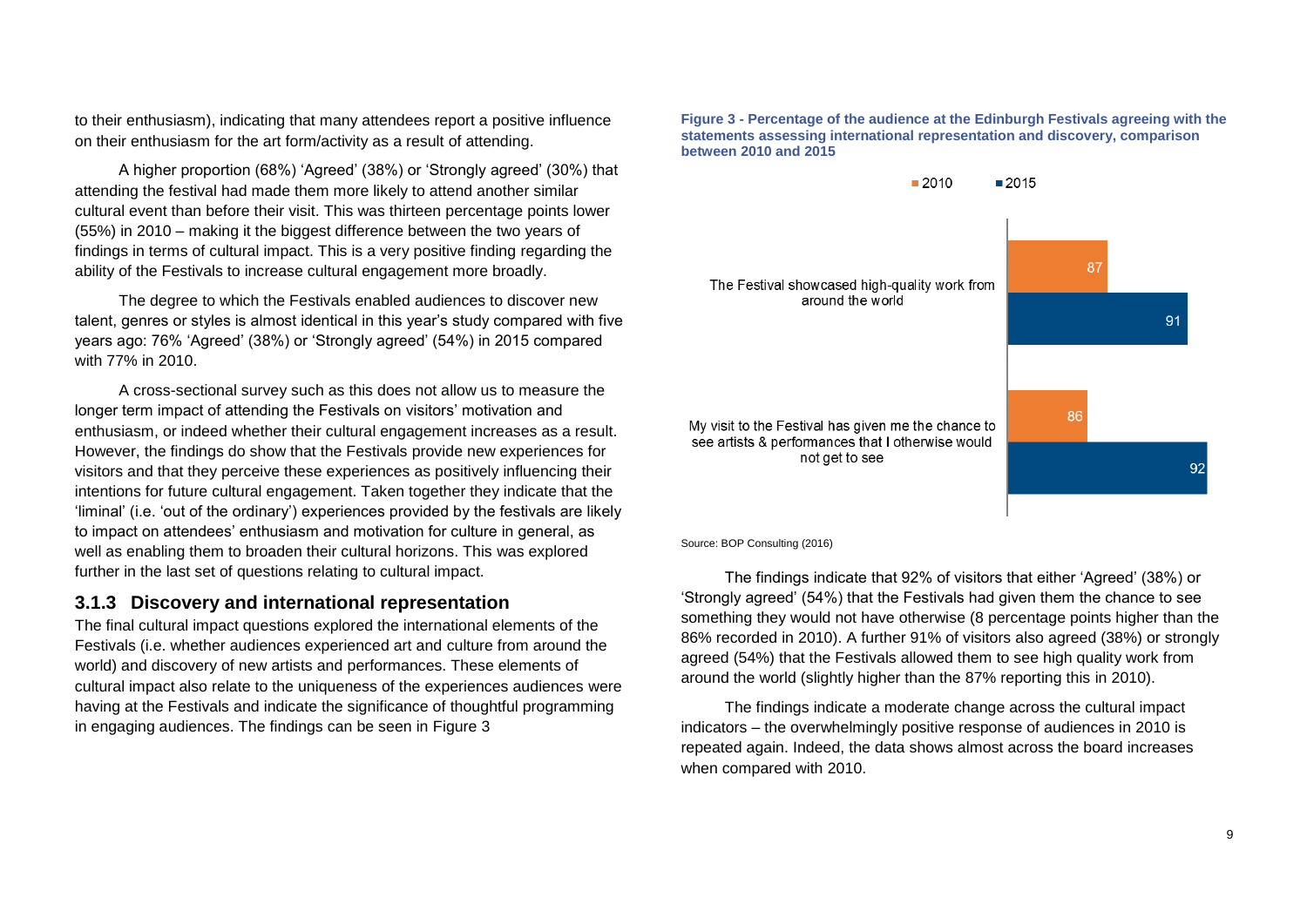Although some of these repeated measures are too close to be noted as statistically significant (i.e. outside of the error margin of each question), overall they do suggest an increased level of cultural impact in 2015 compared to 2010, and show the Festivals are generally judged to be high quality, motivating, unique and international.

# <span id="page-12-0"></span>**3.2 Social Impact and Wellbeing**

 $\overline{a}$ 

The 2010 study explored if the Festivals also have a wider social impact. Although not all Festivals included the social impact questions in the first study, the results were sufficiently encouraging to include a small set of questions on social impact across the audience surveys of all Festivals in 2015.

While the presence of a measure of wellbeing in the framework may seem initially unusual, it adds to a growing literature linking participation in cultural activity with increased wellbeing. This includes a population level study published by the Scottish Government in 2013<sup>7</sup> which showed that those engaging in regular cultural activity reported higher levels of good health and life satisfaction (even when age, economic status, area deprivation and level of education were taken into account).

There are both general and specific health and well-being outcomes that may arise from attending or participating in the Edinburgh Festivals. This research looks at the general well-being effect that may be generated through the stimulation of the event/activity and could potentially be experienced by any member of the public.

The Festivals also provide opportunities for 'informal sociability' (though this varies according to the type of event). This is a phrase used by social capital researchers to describe scenes of face-to-face interaction which generate or maintain social networks; a building block of social capital.<sup>8</sup> Such

instances of 'informal sociability' would include both interactions with friends or family (representing a 'bonding' experience), and with more distantly connected people (representing bridging social capital) from the same community.

The programmes of each Festival differ greatly with some being more focused on performances, and others seeking to bring individuals and communities together in large and small scale events. The vast majority of festival programmes include some elements of communal activity (before or after a performance, for example), but it is likely that the impact on social capital will be greater within those providing explicitly 'communal' experiences. However, it could be argued that it is the very fact of having a diverse cluster of festivals in Edinburgh that brings community benefits.

The other outcome measured in this section was interested in the particular benefits of families attending Festival events together. Several of the Festivals include dedicated family events, while others showcase events which are not primarily targeted towards a family audience, but attract a high proportion of this group. It was therefore felt that this element of social impact should continue to be measured, and research suggests that enjoying time together as a family is a key driver in creating stronger bonds and new 'rituals' and behaviours within families. Moreover, there is evidence from a number of evaluations that cultural activities in particular enable families to spend 'quality' time together<sup>9</sup>. We therefore asked audiences at a number of Festivals whether they felt that the event 'had given them the opportunity to spend some quality time together with family and friends'. These findings can be seen in [Figure 4.](#page-13-1)

<sup>&</sup>lt;sup>7</sup>Scottish Government (2013) Healthy Attendance? The Impact of Cultural Engagement and Sports Participation on Health and Satisfaction with Life in Scotland[, http://www.gov.scot/Publications/2013/08/9956](http://www.gov.scot/Publications/2013/08/9956)

<sup>&</sup>lt;sup>8</sup> Hall, P. (1999). 'Social Capital in Britain', *British Journal of Political Sciences*, Vol. 29, No. 3, pp. 417-46.[, http://www.abdn.ac.uk/sociology/notes06/Level4/SO4530/Assigned-Readings/Seminar%209.2.pdf](http://www.abdn.ac.uk/sociology/notes06/Level4/SO4530/Assigned-Readings/Seminar%209.2.pdf)

<sup>9</sup> RAND Europe (2008) Vital Communities: Review and analysis of the research. (Available online: http://www.randproject.org/pubs/technical reports/TR549/) or United Way of Massachusetts Bay. Harvard Family Research Project the Out-of-School Time Network (2006) *Focus on Families! How to Build and Support Family-Centered Practices in After School*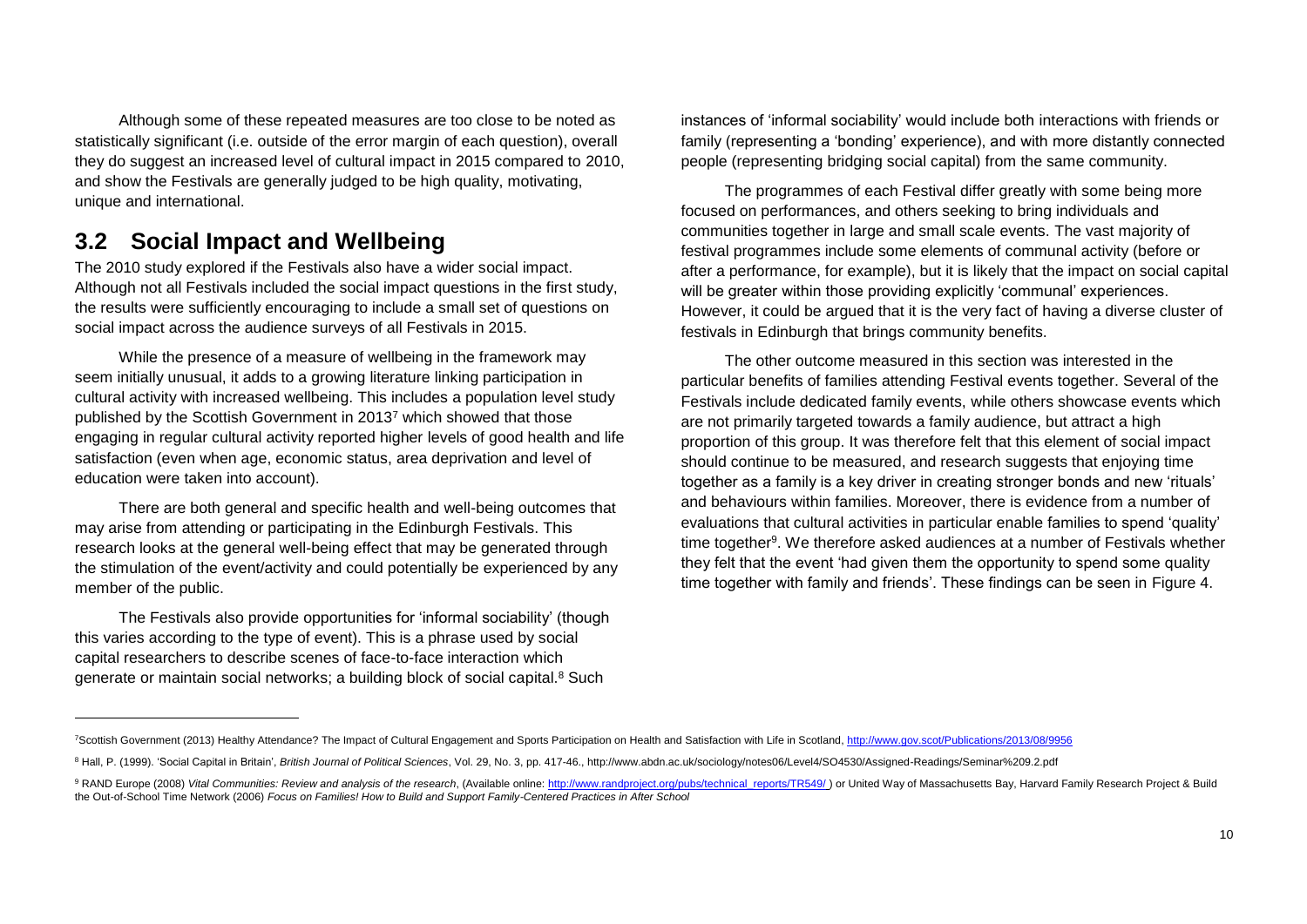#### <span id="page-13-1"></span>**Figure 4 Percentage of the audience at the Edinburgh Festivals agreeing with the statements assessing social impact, comparison between 2010 and 2015**



Source: BOP Consulting (2016)

The 2015 results show that the majority of audiences have experienced a positive effect on their wellbeing and value the social and community dimensions of the Festivals. These findings are not directly comparable to the 2010 study, as the social impact questions were only asked across the seven festivals that explicitly provided family and community events, whereas these results relate to all twelve festivals for the first time.

The wellbeing results were very similar to the previous study. Just 18% of attendees agreed that it had made no difference to their wellbeing (17% agreed in 2010) with 54% having 'Disagreed' (40%) or 'Strongly disagreed' (14%) that it had 'made *no* difference to their wellbeing' in 2015 (as again this was a negatively keyed question), compared to 55% in 2010. The consistency of this finding indicates that the Festivals are likely having some impact on people's individually assessed wellbeing, although further research would be required to

explore which specific elements of subjective wellbeing are being affected by attending the Festivals.

57% of visitors 'Agreed' (34%) or 'Strongly agreed' (24%) that the Festivals are an event that 'brings the community together' in 2015, compared with 62% in 2010. However, this question was previously only included in the surveys of three festivals that provided particular 'communal' experiences (the Mardi Gras Event at the Jazz and Blues Festival, the daily free Fringe events on the High Street and the Torchlight Procession at Edinburgh's Hogmanay). The updated findings will provide a more useful benchmark for measuring these impacts in the future as they have been applied to all Festivals.

This difference in the number of Festivals that asked the social impact questions in 2010 and 2015 may also account for some of the difference relating to spending quality time with friends and family. A slightly lower proportion of visitors 'Agreed' (39%) or 'Strongly agreed' (36%) that the festivals allowed them to spend quality time together with family and friends (75% in 2015 compared with 79% in 2010). But in 2010/12, only Festivals with a strong family focus asked this question (i.e. Imaginate, Storytelling, the Mela, Jazz Festival and Book Festival), therefore this slight decline may be expected.

The above findings remain positive and the comparison with the 2010 numbers is not a strict like-for-like comparison, due to big variations between the two years in the number of Festival audiences that were surveyed.

## <span id="page-13-0"></span>**3.3 Place-making and identity**

The outcomes in this section relate to locals' perception of their city: the degree to which the Festivals increase residents' feeling of local pride, and whether or not they consider the Festivals help make Edinburgh 'special'.

The image that residents have of the place in which they live is important for a number of reasons. Local pride and appreciation of the area are closely linked to feelings of attachment and a sense of belonging – both of which are seen by policymakers as key indicators of community cohesion. In other words, the more people feel a sense of belonging within a community, the more likely the community is to act collaboratively to maintain and improve the area. In turn,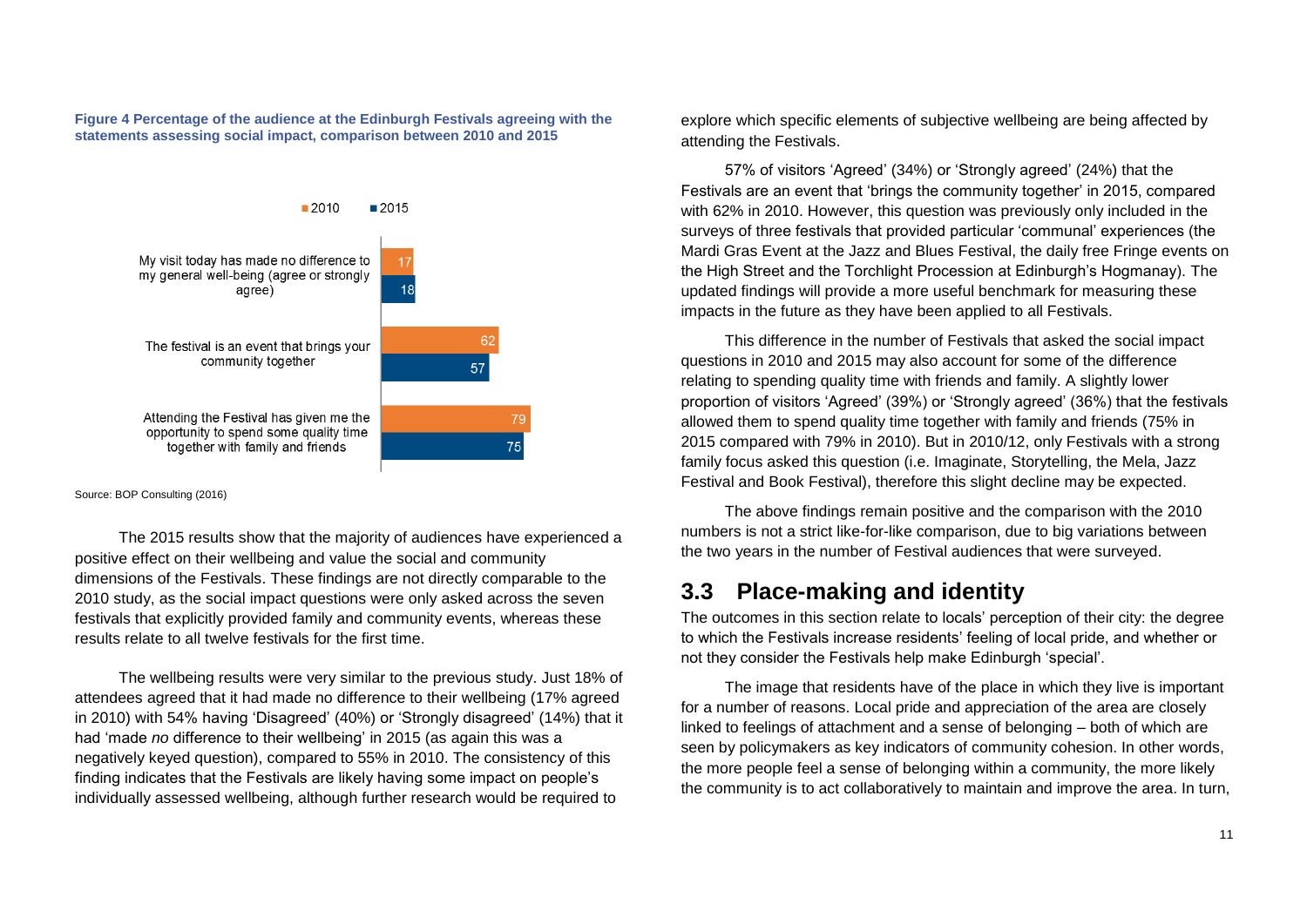this is likely to lead to a greater enjoyment of residents living in the area and of feeling safe to do so. Hosting such high profile events throughout the year could also potentially have a negative impact on locals, leading as it does to increased footfall, tourism, and associated demands on the city. However, findings from the Edinburgh People Survey, administered annually by the City Council, indicate that 78% of residents agree that the Festivals make Edinburgh a better place to live<sup>10</sup>.

The extent to which locals (i.e. those noting that they live in the City of Edinburgh) feel the Festivals increase their pride in the city, and the extent to which all those surveyed agree that the Festivals are part of what makes Edinburgh special as a city are presented in [Figure 5.](#page-14-0)

<span id="page-14-0"></span>**Figure 5 Percentage of the audience at the Edinburgh Festivals agreeing with the statements assessing place-making impact, comparison between 2010 and 2015**

Edinburgh special as a city' (63% strongly agree and 31% agree). The results for the question relating to the Festivals' 'increasing people's pride in Edinburgh as a city' was also repeated exactly, with 89% of local festivalgoers having 'Agreed' (46%) or 'Strongly agreed' (43%) that this was the case, the same result as in the previous study.

Both sets of responses show that the Festivals have a strong impact on the perception of the city of Edinburgh and are an important aspect of what makes the city unique. This is the case for both locals and the large national and international audiences that the Festivals draw. The identity of Edinburgh as a Festival city and the ability of the festivals to foster local pride are important elements of the Festivals' impact and the consistency in the strength of these findings demonstrates the importance of this to respondents.



Source BOP Consulting (2016)

 $\overline{a}$ 

Some of the strongest findings in the first Impact Study related to placemaking impact and this year's results reinforce this message. Exactly the same proportion (94%) as previously think 'the Festivals are part of what makes

<sup>&</sup>lt;sup>10</sup> Edinburgh City Council (2016) 'Edinburgh People Survey Headline Results, p92[, http://www.edinburgh.gov.uk/info/20029/have\\_your\\_say/921/edinburgh\\_people\\_survey](http://www.edinburgh.gov.uk/info/20029/have_your_say/921/edinburgh_people_survey)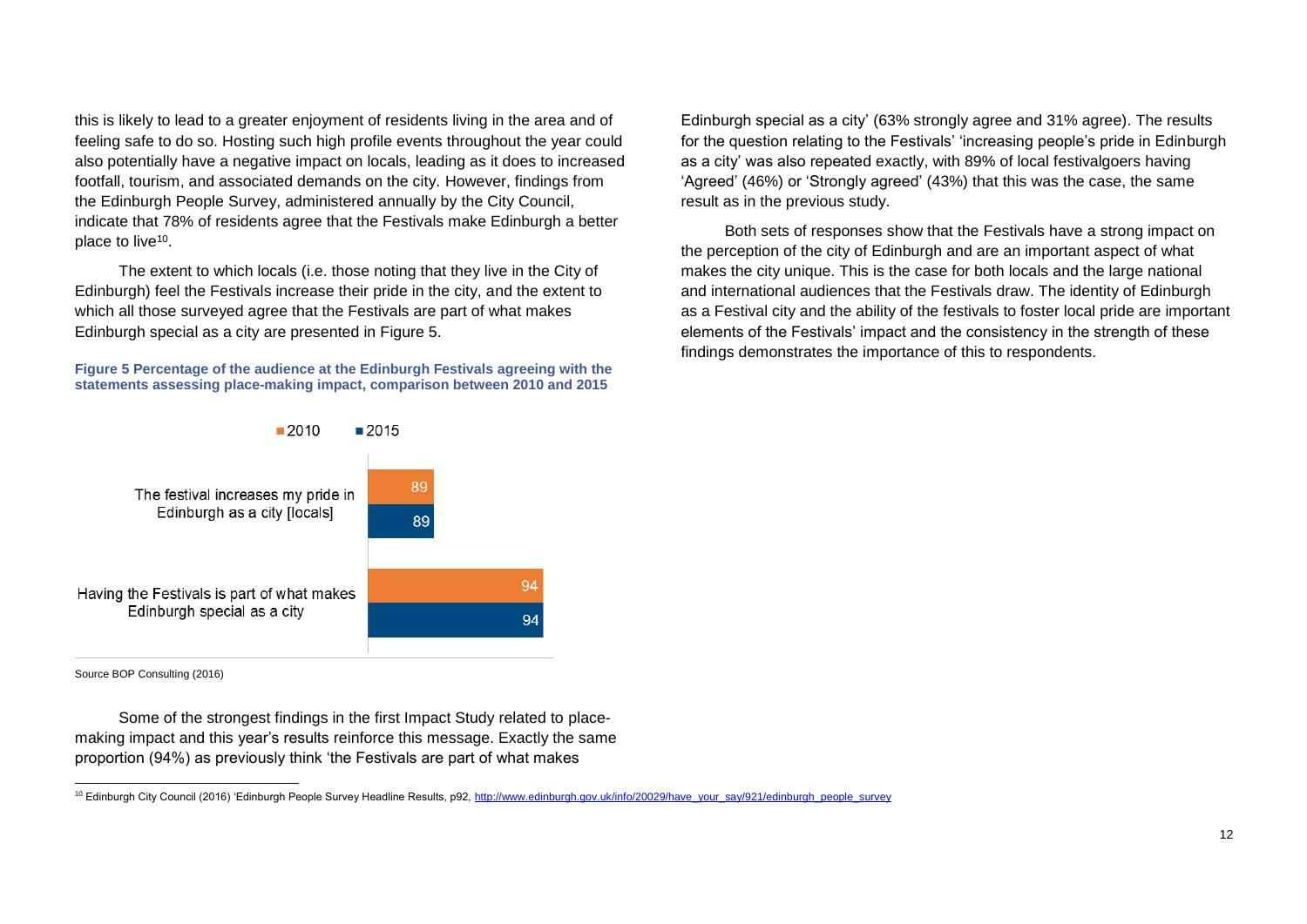# <span id="page-15-0"></span>**4. Wider Festival outcomes: economic impact**

The 2010 Impact Study demonstrated the large economic impact that the Festivals generate, not just at venues across Edinburgh, but across all sectors of the economy, and spreading out across the rest of the country.

As the Festivals have grown in size and stature, they have become a key contributor to the economy of both Edinburgh and Scotland. As will be seen below, the economic importance of the Festivals lies primarily in the expenditure made by audiences on trips to the Festivals. Most of this expenditure is generated outside of the cultural and events sector, and is made instead on items such as accommodation, food and drink, shopping and transport. In this way, the Festivals' economic impact is larger for the wider economy of Edinburgh and Scotland than it is for the cultural economy.

The economic importance of the Festivals is acknowledged by the key public funders, including City of Edinburgh Council, the Scottish Government, who have funded the Festivals through the Expo Fund, and EventScotland who provide funding to both individual Festivals and Festivals Edinburgh.

The methodology for conducting the economic impact element of this study follows the method used by BOP in 2010. Changes to the methodology have been small:

One or two individual Festivals have changed their survey medium. For instance, the Tattoo has moved from in-person visitor surveys to an online survey. Econometric checks run in 2010 showed no statistical difference in the key economic variables between online and offline surveys.

Journalist expenditure at the Festivals was captured in 2010. This has not been included in 2015 making the comparison with the 2010 figures not quite a likefor-like one, although the overall impact of this change is small in comparison to audience and organiser expenditure.

The Art Festival has been included within the economic impact calculations this year but was not included in 2010 due to a low sample size in terms of audience surveys. The Art Festival has grown considerably since 2010, and now has an annual programme of audience research in place. Consequently, sample sizes did not present an issue this year.

Delegate and performer expenditure has been captured in a slightly different way this year. In 2010, a number of Festivals that had significant numbers of delegates and performers reported their expenditure while at the Festivals in two ways. First, as some Festivals (e.g. EIF) covered most of the performer expenditure themselves, this was included within the Organiser expenditure. A few Festivals that did not cover performer or delegate expenditure (e.g. the Fringe), sent out a survey to their performers, making it able to report a separate figure for Delegates/Performers in the 2010 report. However, in 2015, the Festivals that have significant numbers of delegates and performers chose to only report on the Festival's expenditure that covered this costs, with only Fringe sending out a performer survey. Thus, delegate/performer expenditure cannot be reported separately in 2015. The figures for Fringe performers have been combined with the audience expenditure for Fringe and all other Festival expenditure on delegates and performers has been captured within the overall Organiser expenditure.

The methodology changes then are small. The biggest difference from the 2010 study concerns the reporting of the Festivals economic impact. In 2015, the Festivals have chosen to bring this reporting in line with the reporting for the social and cultural impact and report their collective, as opposed to individual impact.

A more detailed account of how the economic impact has been calculated is contained within a separate Technical Report. The sections in this report therefore summarise the economic impact analysis, highlighting the key contributory factors.

# <span id="page-15-1"></span>**4.1 Overview**

Economic impact is interpreted within this report as the contribution made by the Edinburgh Festivals to the economy's output and employment, for both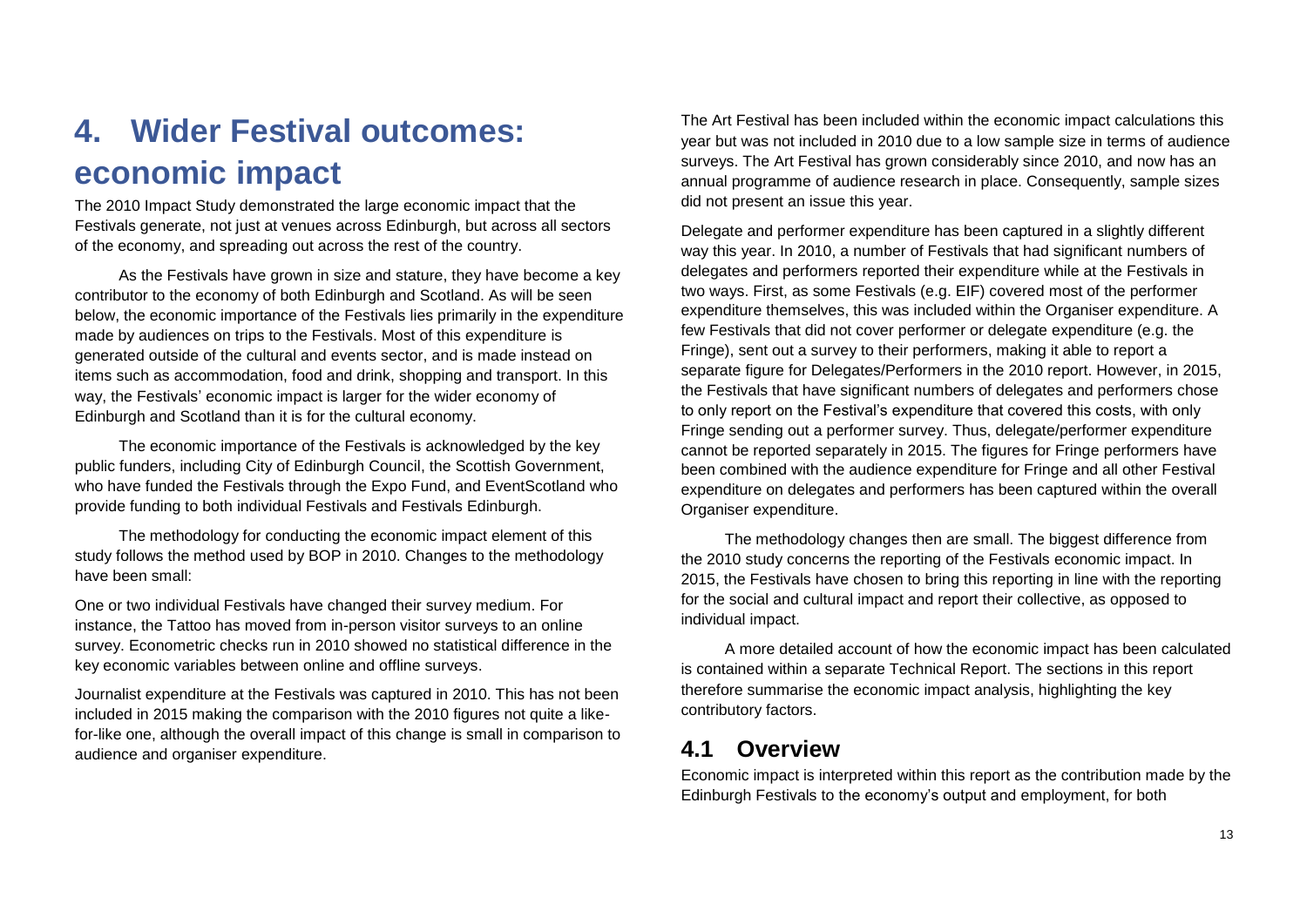Edinburgh and Scotland. The calculations for this are based on the analysis of the following strands of expenditure:

- audience expenditure (which also includes expenditures made by performers at the Fringe)
- Festival organisers' expenditure (which also includes any expenditures that Festivals have made on performers and delegates)

The figures for each type of expenditure can be presented as a gross figure. However, a key part of the estimation process is to establish what proportion of expenditure is genuinely additional for each strand, the net value. This means subtracting the expenditure that would have occurred anyway (the 'deadweight') as well as that which is simply displacing or substituting other expenditure. Once the net expenditure has been calculated, the final stage is to estimate how this flows through the economy to generate additional output, GVA and employment. This is calculated by applying multipliers to the direct expenditure.

## <span id="page-16-0"></span>**4.2 Audience numbers**

The basis for the economic impact of the Festivals is the sheer number of visitors that they attract. In 2015, over 4.5m attendances were made across the twelve Edinburgh Festivals. This includes both paid events and free events, such as the estimated quarter of a million people that view the Fireworks Concert that closes the International Festival, the daily Free Fringe events on the High Street, or a number of free events at Edinburgh's Hogmanay.

However, in establishing the economic impact of these attendances, it is first important to know how many attendees generated the total number of attendances. Visitors can (and do) attend more than one event per Festival. Once this smaller pool of attendees is known, one can then begin to estimate the other factors that generate economic impact: what they are spending money on per day and how many days and nights their trips to the Festivals encompass.

Figure 6 shows the total attendances and the number of attendees for the 2015 and 2010 studies. The data for attendances has been provided by the individual Festivals. The number of attendees is derived from the survey data on the number of events attended – per visitor type. That is, the audience is composed of different types of visitors, some on overnight trips, many more that live locally in Edinburgh, and it is important to capture this information. Different visitor types have different attending and spending patterns, and the degree to which their spending is genuinely 'additional' to the economy also varies significantly (see below).

#### **Figure 6 Number of attendances and attendees**

| <b>Festival</b>   | <b>Attendances</b> | <b>Attendees</b> |
|-------------------|--------------------|------------------|
| <b>Total 2010</b> | 4.272.228          | 1.008.390        |
| <b>Total 2015</b> | 4.537.937          | 1.070.954        |

Source BOP Consulting (2016)

Therefore, the following five visitor categories have been used within all the economic impact calculations:

- 1. locals Edinburgh residents
- 2. day trippers from elsewhere within Scotland
- 3. day trippers from outside Scotland
- 4. staying visitors from elsewhere in Scotland
- 5. staying visitors from outside Scotland

The first step is therefore to allocate the overall attendances according to the composition of the five visitor types – for instance, if the proportion of locals attending a Festival was 40% and the total number of attendances to the Festival was 100,000, then 40,000 are estimated to be accounted for by locals. If locals attend, on average, 4 events at the Festival, this means that the number of local attendees at the Festival is 40,000 divided by 4 =10,000. This process is then repeated for the four remaining visitor types. These are then summed to produce the total number of attendees. For the 2015 Edinburgh Festivals, this produces an estimate of the number of attendees at a little over 1 million, a figure that shows a small increase from 2010 (c.6%).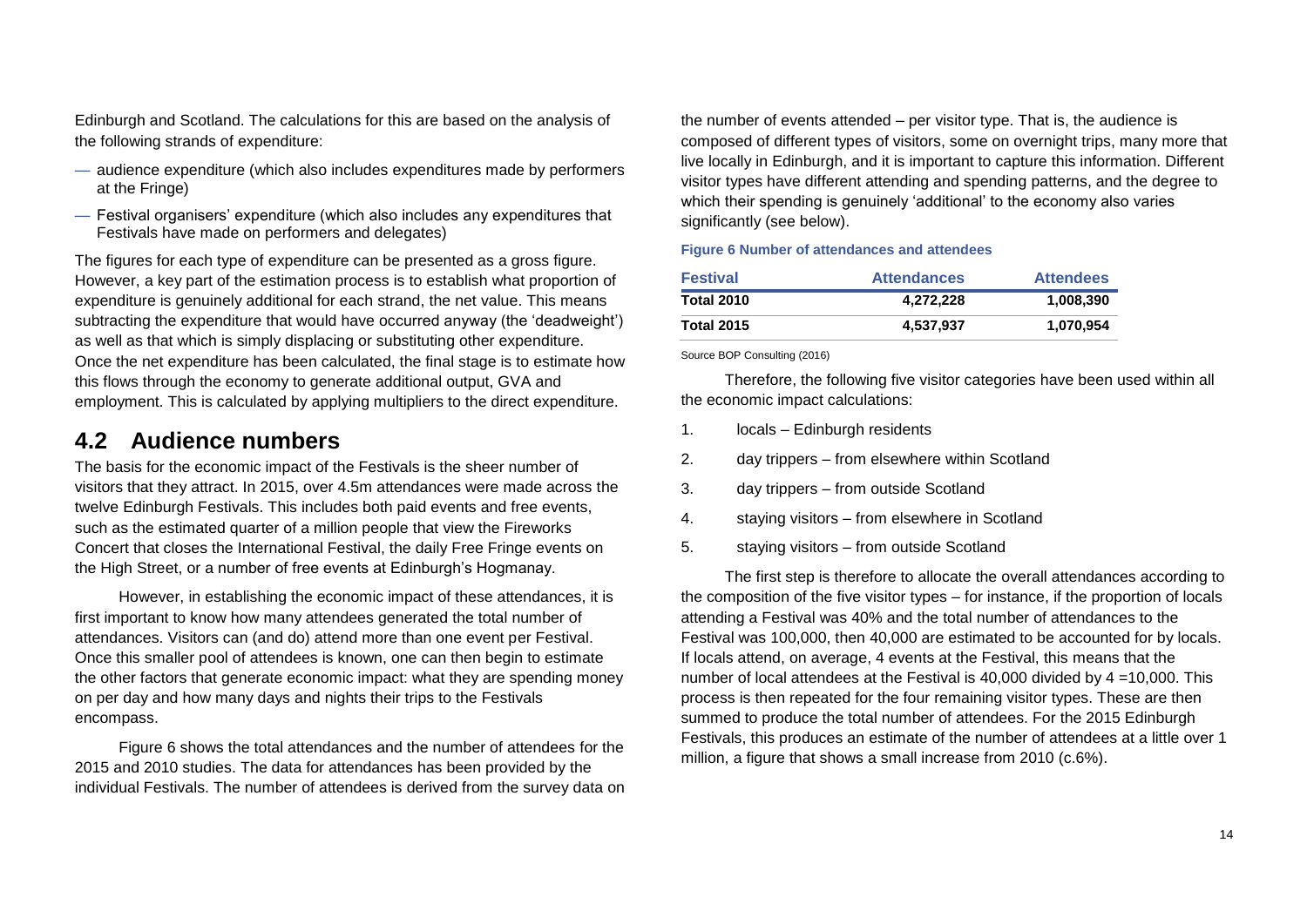This calculation does have a differential effect on the Festivals, as there are very different attendance patterns across the Festivals. For instance, the Military Tattoo is one event, so almost no-one goes twice, and similarly, the large number of visitors to the free Fireworks Concert that closes the International Festival only attend this one event at the Festival. Some of the others only run over a very short space of time, such as the public events for Imaginate and the Edinburgh Mela, which both only run over one weekend, so the number of events are few. This contrasts with other Festival activities, such as the paid events at the International Festival and the Festival Fringe, which run for over four weeks and have many events and many more performances. This means that, for these Festivals, visitors are likely to have a higher than average attendance.

The level of attendances and attendees alone suggests that some of the Festivals will have a much larger economic impact than others, as Festivals such as the Fringe simply have much larger audiences than others, but this is, of course, not the only determinant of visitor expenditure (see section 5.6.4 below).

## <span id="page-17-0"></span>**4.3 Expenditure**

For each Festival, average daily expenditure for each visitor type is calculated. This includes:

- expenditure made at the Festival venues (e.g. at the bar/café)
- expenditure outside the venues (e.g. shopping, food and drink, entertainment)
- transport expenditure
- accommodation

Ticket expenditure was not assessed through the visitor survey and was instead provided from the Festivals themselves from their actual box office data.

### <span id="page-17-1"></span>**4.3.1 Whole trip expenditure**

A factor that has to be defined in the expenditure calculations is how much of the expenditure made during a trip to the Festivals is allocated to the Festivals?

In each of the three studies, the calculation is based on a 'whole trip' expenditure model. That is, if someone from outside Scotland spends a ten-day holiday in Scotland, but spends only six of these days attending the Festival, all of the expenditure will still be attributed to the Festivals if (and only if) the visitor states that their expenditure is additional, by stating in their survey response that they would not have otherwise come to Edinburgh/Scotland were it not for the Festivals. As demonstrated in the previous 2010 study, the Festivals are a huge draw for people to visit the City and Scotland more widely.

## <span id="page-17-2"></span>**4.3.2 Determinants of visitor expenditure**

The next sections detail the key drivers affecting the level of expenditure at the Edinburgh Festivals.

### **Audience expenditure and length of stay**

Two of the key components driving the economic impact of the Festivals are the average expenditure made per day made by visitors to the Festivals and the length of stay (of staying visitors).

Figure 7 below shows the average values for these across the 12 Festivals, as well as comparing these to 2010. They are weighted averages in that they reflect the composition of the audience. Thus, Festivals that attract a lot of locals, will have low per person average day expenditures. Locals do not spend on accommodation, may not have to spend on transport, and may also spend a lot less on food and drink (a major item of expenditure for Festival visitors). Conversely, those with a high component of staying visitors from outside Scotland, have high day expenditures (which includes accommodation costs), and longer trips.

What this means is that, for the summer Festivals, we have had to avoid double-counting by only including the expenditure that relates to the specific Festival in question. Audience research shows that festival visitors during the peak August period are attracted by the total experience available in Edinburgh, meaning that any methodology for attributing visitor expenditure to different festivals can only be approximate.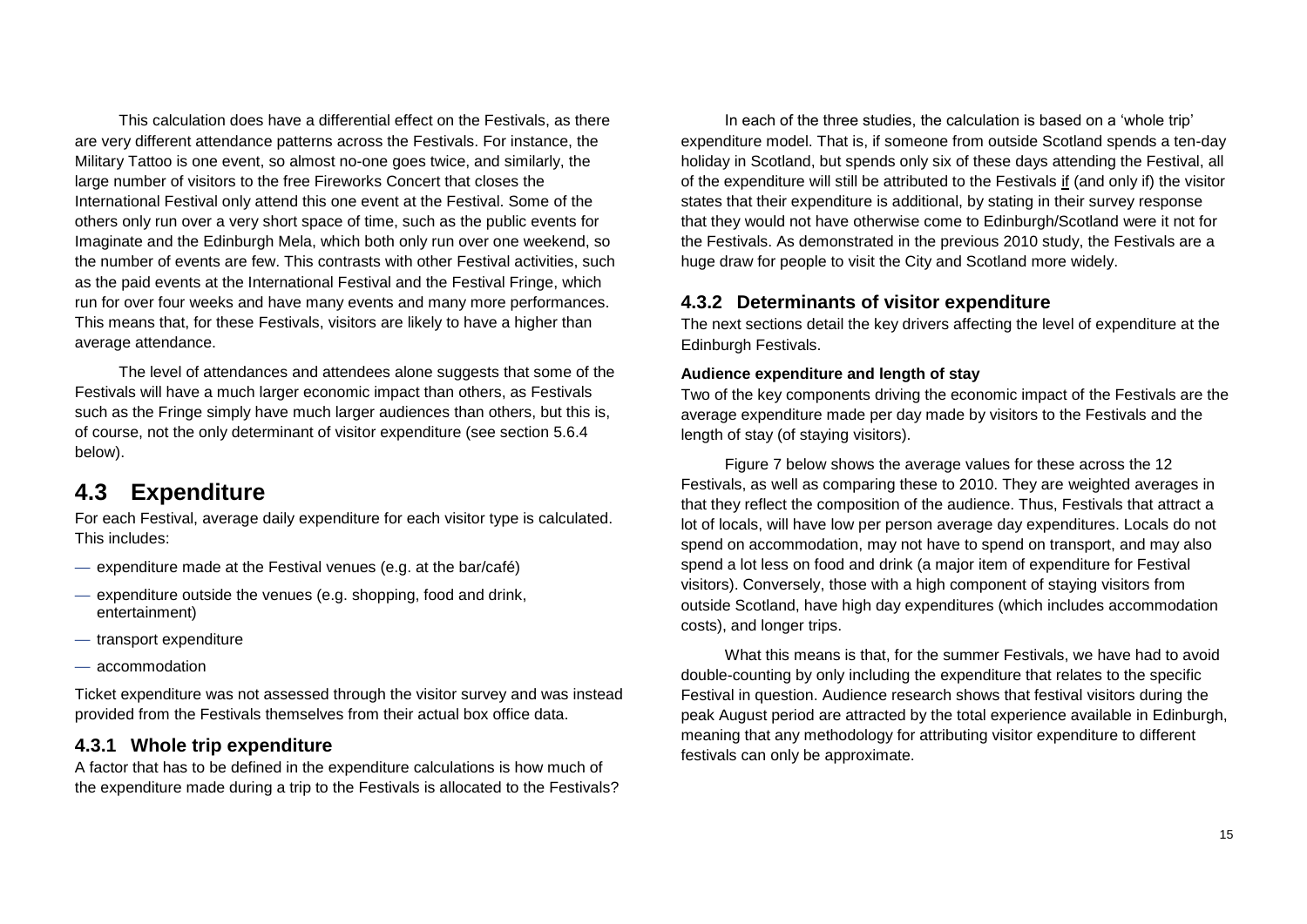The accompanying Technical Report provides the detail on how this is done, but it essentially follows the exact same methodology that we used in the 2010 study.

**Figure 7 Average audience expenditure at Edinburgh Festivals per person per day, and average length of stay in Edinburgh and Scotland, 2015 and 2010**

| Year | Av daily expenditure<br>per person $(E)$ | Av nights spent in<br><b>Edinburgh</b> | <b>Av nights spent</b><br>elsewhere in<br><b>Scotland</b> |
|------|------------------------------------------|----------------------------------------|-----------------------------------------------------------|
| 2015 | 50.1                                     | 3.9                                    | 1.3                                                       |
| 2010 | 45.4                                     | 4.6                                    | 0.9                                                       |

Source BOP Consulting (2016)

As can be seen, average daily expenditure across the Festivals has increased a little between 2010 and 2015. Also, there has been a small increase in the average number of nights spent elsewhere in Scotland, possibly at the expense of nights spent in Edinburgh, which has fallen by approximately 1.5 nights.

#### **Additionality**

Following all best practice in economic impact assessment and appraisal, such as that specified by the Scottish Government and HM Treasury – a key stage of the economic impact calculations is to assess the proportion of expenditures made by all visitor types that would not have been made in the city in any case. This entails converting the gross economic impact into the net economic impact.

For example, many residents who attend the Festival might have visited the city and spent money on their trip even if the Festivals had not taken place. Therefore, the expenditure incurred on the trip to the Festival is simply **deadweight** and cannot be considered to be additional.

What is important to note is that additionality varies by the place of origin of the visitors, in connection with the geography of the economy that is being assessed. Thus, a day tripper to the Festival from the rest of Scotland, who would have gone on a trip elsewhere in Scotland if the Festivals had not taken place, would have made expenditure that was not additional to the Scottish

economy (as it simply **displaced** expenditure from elsewhere in Scotland to Edinburgh), but it would be additional to Edinburgh's economy (as it was being made there rather than elsewhere). Similarly, for a Scottish day tripper who would have gone to work or stayed at home, the expenditure made at the Festivals would not be additional to Scotland (as it is assumed that this expenditure is deadweight, as it would have been made in the local economy at a later date), but it would again be additional to Edinburgh as it was spent in the city at the expense of the day tripper's home town. Lastly, for the Festival organisers' expenditure, we also have to account for any **leakage** – that is, expenditure made outside Scotland.

In order to quantify these effects, all visitors were asked what they would have done if the Festivals had not taken place. They were given four options,

- **1.** 'I would have stayed at home or gone to work'
- **2.** 'I would have done something else in Edinburgh/visited the city anyway'
- **3.** 'I would have gone elsewhere in Scotland'
- **4.** 'I would have gone elsewhere outside Scotland'

These responses have been analysed for each of the Festivals, and crucially, for the different visitor types. This is exactly the same question used in the 2004 and 2010 studies. The effect of applying these additionality criteria is very significant. Almost all local visitors answer either option 1 or 2 (stayed home /gone to work, or done something elsewhere in Edinburgh). The vast majority of local visitors therefore get excluded at this stage from the subsequent calculations of net economic value. What this means is that, in addition to the scale of a Festival, simply having a higher proportion of locals attending will significantly reduce the economic impact of a Festival.

Additionality was also applied to the ticket expenditure. As the data on ticket expenditure was not collected through the surveys, and captured instead from the Festivals' actual box office data, this was achieved through a slightly different method. As in 2010, the average additionality generated through the surveys per visitor type (locals, staying visitors etc.) was applied to the ticket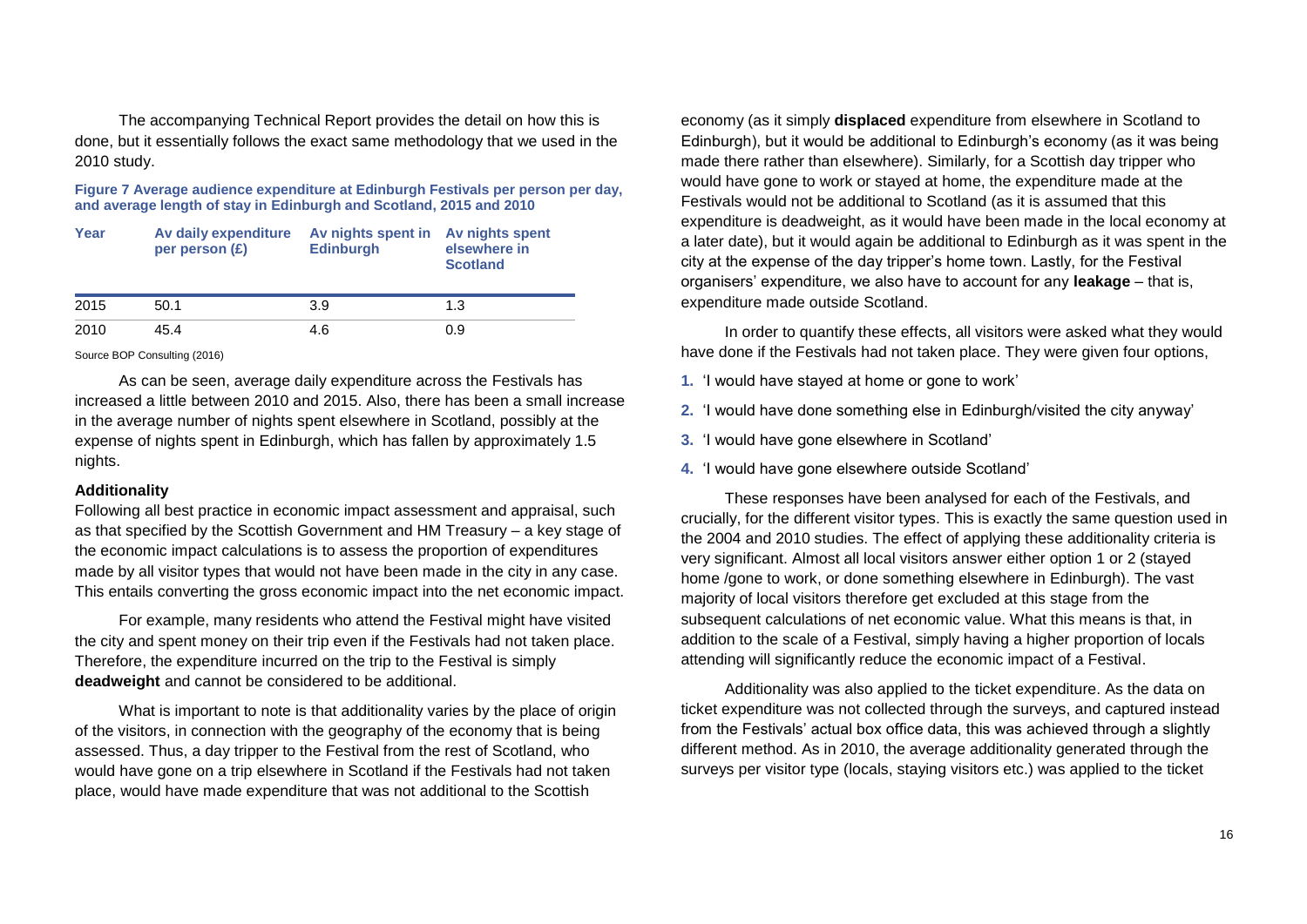expenditure, according to the composition of the Festivals' audiences (see the Technical Report for more detail).

#### **Gross expenditure to net expenditure**

Gross expenditure in Edinburgh is circa £230m, Once the additionality for the Festivals has been established, it is possible to convert the gross visitor expenditures made at the Festival into net expenditure – i.e. the proportion of expenditures that is genuinely additional. As Figure 8 below shows, the difference that the gross to net conversion makes when looking at visitor expenditure is dramatic. For instance, the net expenditure for Edinburgh is approximately £143m from a gross figure of £230m.

What Figure 8 also shows is a fall in the gross expenditures made by visitors to the Festivals, particularly when calculated for Edinburgh. However, the proportion of expenditure that is additional has increased slightly for Edinburgh (though is still roughly on a par with both 2010 and 2004), and quite significantly so for Scotland (some six percentage points). Both of these gains in the additionality of expenditure help to offset some of the fall in gross expenditure when translated into net expenditure. Indeed, in Scotland the extra additionality of the spend pushes the net expenditure just past the 2010 figure.

#### **Figure 8 Gross expenditure (audience, performers and delegates) at the Edinburgh festivals, for Edinburgh and Scotland, 2015 and 2010**

| <b>Edinburgh</b> |                                             |                                                    | <b>Scotland</b>                                    |                                                     |                                                    |                                          |
|------------------|---------------------------------------------|----------------------------------------------------|----------------------------------------------------|-----------------------------------------------------|----------------------------------------------------|------------------------------------------|
| Year             | <b>Gross</b><br><b>Expendit</b><br>ure (Em) | <b>Overall</b><br><b>Addition-</b><br>ality $(\%)$ | <b>Net</b><br><b>Expenditu</b><br>re $(\text{Em})$ | <b>Gross</b><br><b>Expenditure</b><br>$(\text{Em})$ | <b>Overall</b><br><b>Addition-</b><br>ality $(\%)$ | <b>Net</b><br><b>Expenditure</b><br>(£m) |
| 2015             | 230.5                                       | 62                                                 | 143                                                | 270.8                                               | 54.4                                               | 147.4                                    |
| 2010             | 249.1                                       | 60.3                                               | 150.2                                              | 307.8                                               | 47.7                                               | 146.8                                    |

Source BOP Consulting (2016)

#### **Items of audience expenditure**

Given that audience expenditure is what drives the bulk of the economic impact of the Festivals, it is important to understand what audiences are spending their money on. The first factor to examine is how important expenditure on tickets is within the overall picture. Looking at the proportion of net visitor expenditure for Edinburgh, ticket expenditure only accounts for 18.6% of the total (though this is an increase from 2010, in which it accounted for 13%).

The remaining 81.4% of audience expenditure is accounted for by expenditure on food and drink, accommodation, shopping, entertainment, and transport. As Figure 9 below shows, two of the five categories account for almost 60% of all non-ticket, net audience expenditure in Edinburgh: food and drink and accommodation.

**Figure 9 Breakdown of non-ticket net expenditure for Edinburgh, from audiences to the Edinburgh Festivals, 2015**



Source: BOP Consulting (2016)

This ably demonstrates the contribution that the Edinburgh Festivals make to the tourist economy, with audiences spending an estimated £30m in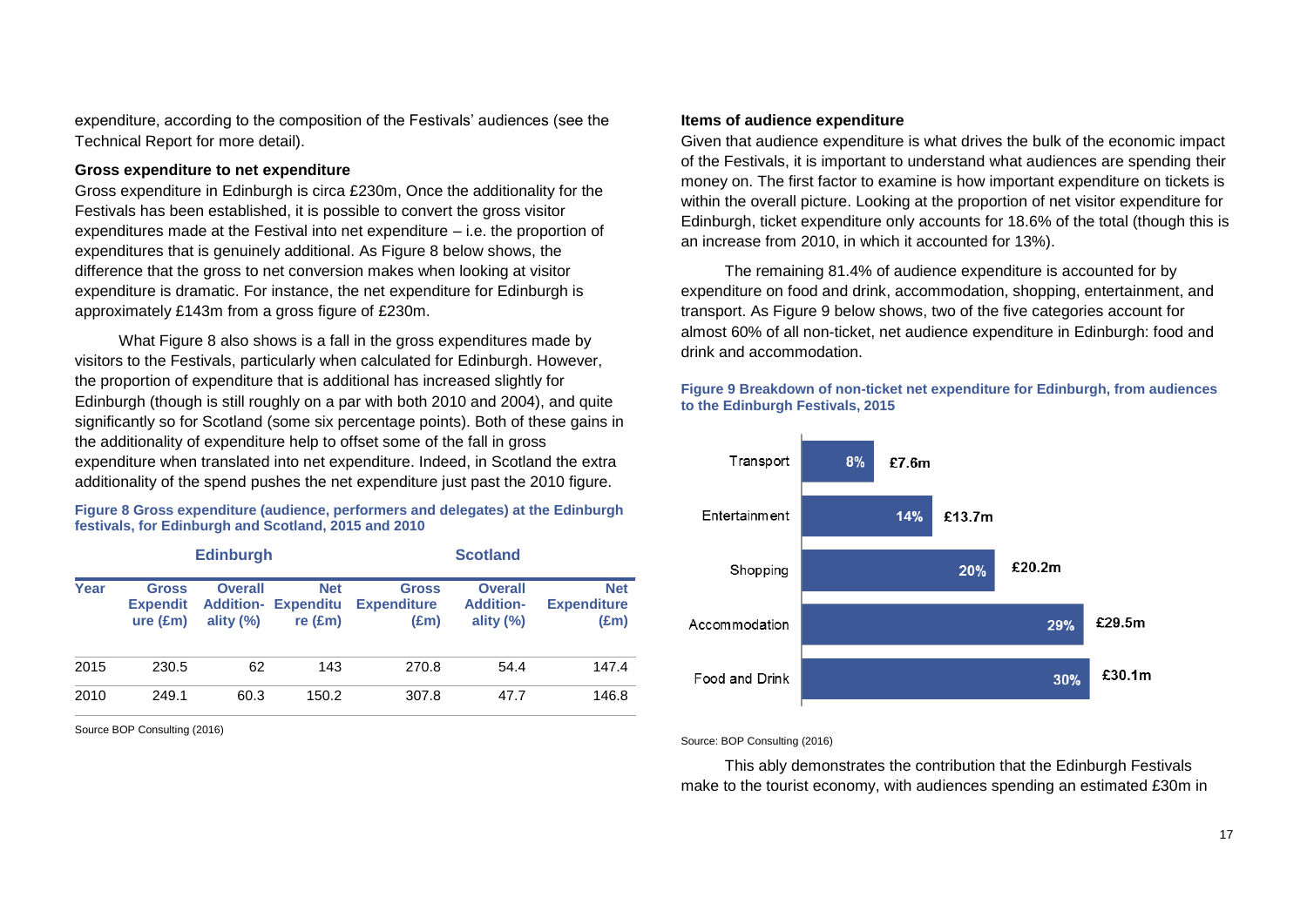the city's cafes, bars, pubs and restaurants (food and drink), and a further £29.5m on hotels, B&Bs, guest houses etc (accommodation). What should be remembered is that these figures only take into account the net additional expenditure that can be attributed to the Festivals audiences.

#### **Visitor types**

The amount spent on accommodation already suggests that one of the major factors that generates the large economic returns from the Festivals is the number of staying, paying visitors that they attract. Figure 10 below therefore presents the net audience expenditure for Edinburgh, according to the differing visitor types that generate this sum.

**Figure 10 Breakdown of net audience expenditure for Edinburgh (£m) by visitor type, at the Edinburgh Festivals, 2015**



#### Source: BOP Consulting (2016)

As can be seen, staying visitors from outside Scotland generate the vast bulk of the expenditure (76%), though this a little less than in 2010 (83%). Although much smaller, the next largest category is accounted for by day visitors from elsewhere in Scotland, who are relatively numerous and have a

high average additionality (for Edinburgh). Finally, while locals are the most numerous visitors to the Festivals overall, the fact that their expenditure is almost always not additional, means that they contribute the least to the net expenditure (£2m).

The proportion of staying visitors from outside Scotland is obviously not equally distributed across the Festivals. Some of the Festivals have a much stronger local pull and orientation in comparison to others, and it is this variety that is at the heart of the overall appeal of the Festivals. As Figure 11 shows, staying visitors from outside Scotland accounted for 25% of audience members, when averaged across the Festivals, as opposed to 28% in 2010.

#### **Figure 11: Proportion of staying visitors (audience members) from outside Scotland to the Edinburgh Festivals- average across all the festivals, 2015 and 2010**

| Year | Av % of staying visitors<br>(from outside Scotland) |
|------|-----------------------------------------------------|
| 2015 | 25%                                                 |
| 2010 | 28%                                                 |

Source: BOP Consulting (2016)

## <span id="page-20-0"></span>**4.3.3 Festival organisers' expenditure**

In addition to the expenditures made by the audience, the expenditures made by the Festivals themselves have an economic impact. Calculating Festival expenditure is, however, not straightforward and produces results that are at times, counter intuitive. The calculations are based on detailed information supplied to us by the Festivals, each of which is different.

There are several stages in this calculation, the first of which is to exclude ticket revenues from the organisers' expenditure as this has been factored into the audience calculations. This substantially reduces the expenditures allocated to the Festivals. As with the visitor expenditure, we also have to assess the degree to which the expenditure is genuinely additional to Edinburgh and Scotland. In order to do this, we have had to firstly account for leakage. That is, for Edinburgh, to exclude the expenditures made outside Edinburgh, and for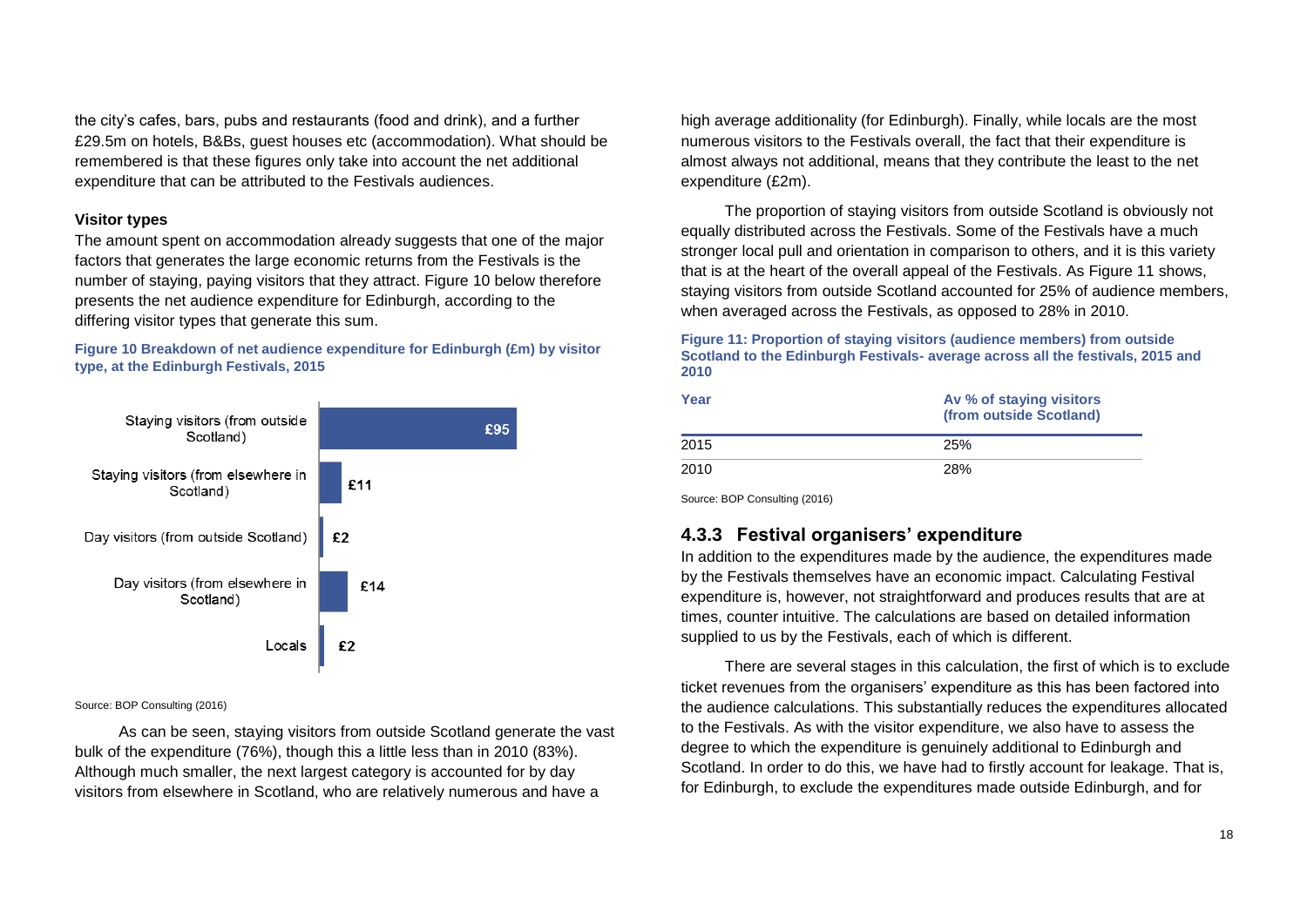calculating the net expenditure to Scotland, to exclude any expenditure made outside Scotland.

Finally, further additionality analysis is applied to the grants provided by both public and private sector organisations to the Festivals. For the public funding received by the Festivals, we have followed the additionality criteria first outlined in 2004 and repeated in 2010, in assuming that,

'grants provided by public bodies both locally and nationally should be discounted from the net expenditures at these geographies. It is assumed that if the Festivals had not taken place these revenues would have been used to support projects within the area.'

This means, for instance, that Edinburgh City Council grants are deemed not additional at either Edinburgh or Scotland level, as they would have been made anyway (deadweight). Creative Scotland grants are not additional at the Scottish level – as investing in the Festivals is simply displacing funds from elsewhere in Scotland to Edinburgh, but is additional to Edinburgh. Public funds from outside Scotland, such as the BFI's support of the Edinburgh International Film Festival, are additional to both Edinburgh and Scotland. In terms of sponsorship from commercial sources, we again the followed the additionality criteria used in the last two studies, which are based on similar assumptions to the public funding (these are outlined in full in the Technical Report). Lastly, only cash sponsorship has been included within the calculations, even though some of the Festivals receive significant in-kind contributions and these are acknowledged by Festivals and stakeholders to be of critical importance. This again follows how in-kind contributions were treated in the two previous studies.

What this means is that once the expenditures that would have been double counted if they were not stripped out (i.e. the ticket revenues, leakage has been accounted for, and additionality applied to the sources of funding, there is little net organisational expenditure remaining (see Technical Appendix for more details).

### <span id="page-21-0"></span>**4.3.4 Multiplier effects**

The last stage in calculating the net economic impact of the Edinburgh Festivals is to account for the secondary effects that the Festivals have on the economies of Edinburgh and Scotland. The increase in economic activity as a result of the Festivals will have two types of wider "multiplier" effects:

- supplier effect: suppliers to the Festivals will have to make expenditures in order to meet the Festivals demand
- income effect: wages expenditures of Festival staff and a proportion of the wages of Festival contractors and suppliers will be re-spent in the local economy.

The multipliers used in all three studies are based on the Scottish Tourism Multipliers, which is currently a standard methodology, that enables comparability with other major cultural and national events and initiatives that have been evaluated using these same multipliers. It also keeps the continuity with the two previous studies. The Scottish Tourism Multiplier Study (STMS) provides supplier and income multipliers for the tourism sector for Edinburgh and Scotland. The multipliers we have used here are the specific sectoral output multipliers for Edinburgh and Scotland. The employment multipliers come from two different sources. STMS provides information at Edinburgh level while the Scottish Input Output Tables (2000) provide information at the Scottish level.

The Festival organisers' expenditure is, as in the two previous studies, treated differently from visitor expenditure as it is not likely to go to tourism related businesses, but instead to suppliers involved in the production of the events. This means that the non-tourism multiplier has been used for the Festival organisers' expenditure.<sup>11</sup> Once the multipliers have been applied, the final overall economic impact of the Edinburgh Festivals in 2015 can be established.

l

<sup>&</sup>lt;sup>11</sup> For more detail on the multipliers used in the study, please see the accompanying Technical Report.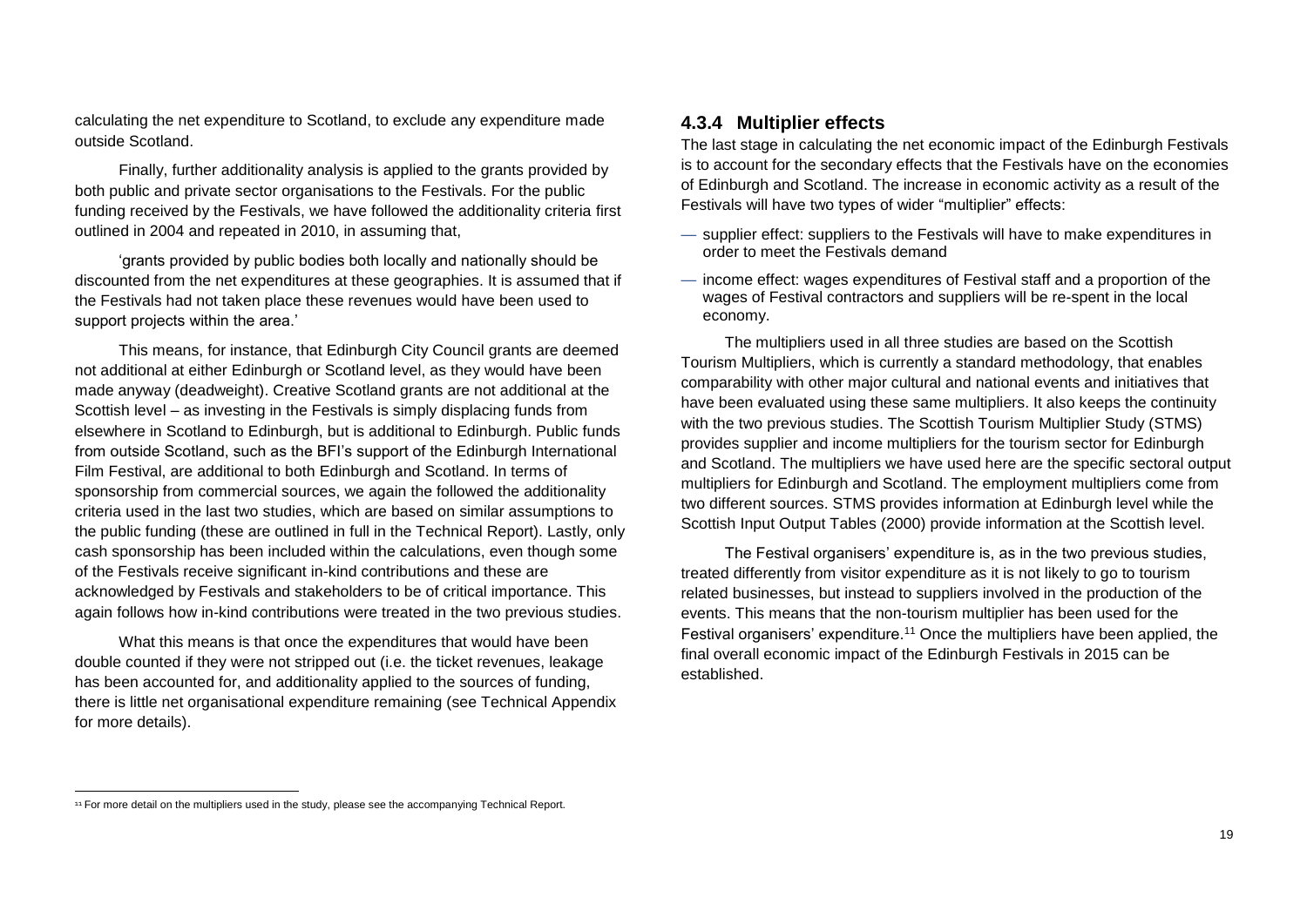# <span id="page-22-0"></span>**4.4 Overall economic impact of the Edinburgh Festivals**

The data presented below in Figure 12 combines all of the expenditure data from audiences, performers and delegates, and Festival organisers. In expressing the overall economic impact of the Edinburgh Festivals, this can be done in two different ways: by showing the net difference that the Festivals make to output and employment for Edinburgh and Scotland. All are derived by applying different multipliers for each of the variables to the same net expenditures from the Festivals.

- Output the net new sales produced by all sectors of the economy as a result of the various new streams of expenditure
- Employment measured in terms of Full Time Equivalent (FTE) jobs, which are defined as employment year round for more than 30 hours a week.

Over 2015, the Edinburgh Festivals are estimated to have generated:

- new output of £279.65m in Edinburgh and £312.66m in Scotland; and
- supported 5,660 new FTE jobs in Edinburgh and 6,021 in Scotland

As Figure 12 below shows, the economic impact of the Festivals has increased for both Edinburgh and Scotland. If we compare the figures without the component of expenditure that was accounted for by journalists (which was included in 2010 but not in 2015), then the impact in Edinburgh has increased by 19%. The increase is greater in Scotland, as the impact of the Festivals, in terms of additional output, is 24% higher than in 2010. As shown in the preceding analysis, the difference between the higher figures for Scotland has been driven by higher additionality and more nights spent elsewhere in Scotland than in 2010. As data in the Technical Report shows, Festival visitors that stay elsewhere in Scotland as part of their overall trip state (as in 2010) that the Festivals are overwhelmingly either their 'sole' (43%) or a 'very important' (28%) reason for visiting Scotland.

#### **Figure 12 Comparison of overall net economic impact of the Edinburgh Festival for Edinburgh 2015 and 2010**

|      | <b>Edinburgh</b>              |                   | <b>Scotland</b>               |                   |
|------|-------------------------------|-------------------|-------------------------------|-------------------|
| Year | <b>Output</b><br>(£ millions) | <b>Employment</b> | <b>Output</b><br>(£ millions) | <b>Employment</b> |
| 2015 | £279.65                       | 5.660             | £312.66                       | 6.021             |
| 2010 | £235.53                       | 5.047             | £252.54                       | 4.757             |

Source: BOP Consulting (2016)

## <span id="page-22-1"></span>**4.4.1 Summary and conclusions**

The study confirms and further strengthens the key message from the earlier Edinburgh Festivals Economic Impact Studies: the Festivals are a major contributor to both the local Edinburgh economy and the national Scottish economy. This economic impact spreads far beyond the immediate cultural economy. In fact, the biggest beneficiary businesses in Edinburgh and Scotland are those in the tourism, hospitality, and leisure sectors. The economic impact was assessed according to the principles of the Scottish Government and HM Treasury's Green Book, which means that only the economic contribution which is genuinely additional has been considered. The overall factors that generate the economic impact of the Festivals are not markedly different from the two previous studies:

- The economic impact is driven by audience expenditure
- Audience expenditure is dominated by staying visitors, as they spend more, stay for longer, and their expenditure is more likely to be genuinely additional. However, Scottish day visitor expenditure is proportionally more important to Edinburgh in 2015 than in 2010.
- The weight of the overall economic impact is generated by the small number of Festivals that attract large audiences, with significant numbers of visitors from outside Scotland.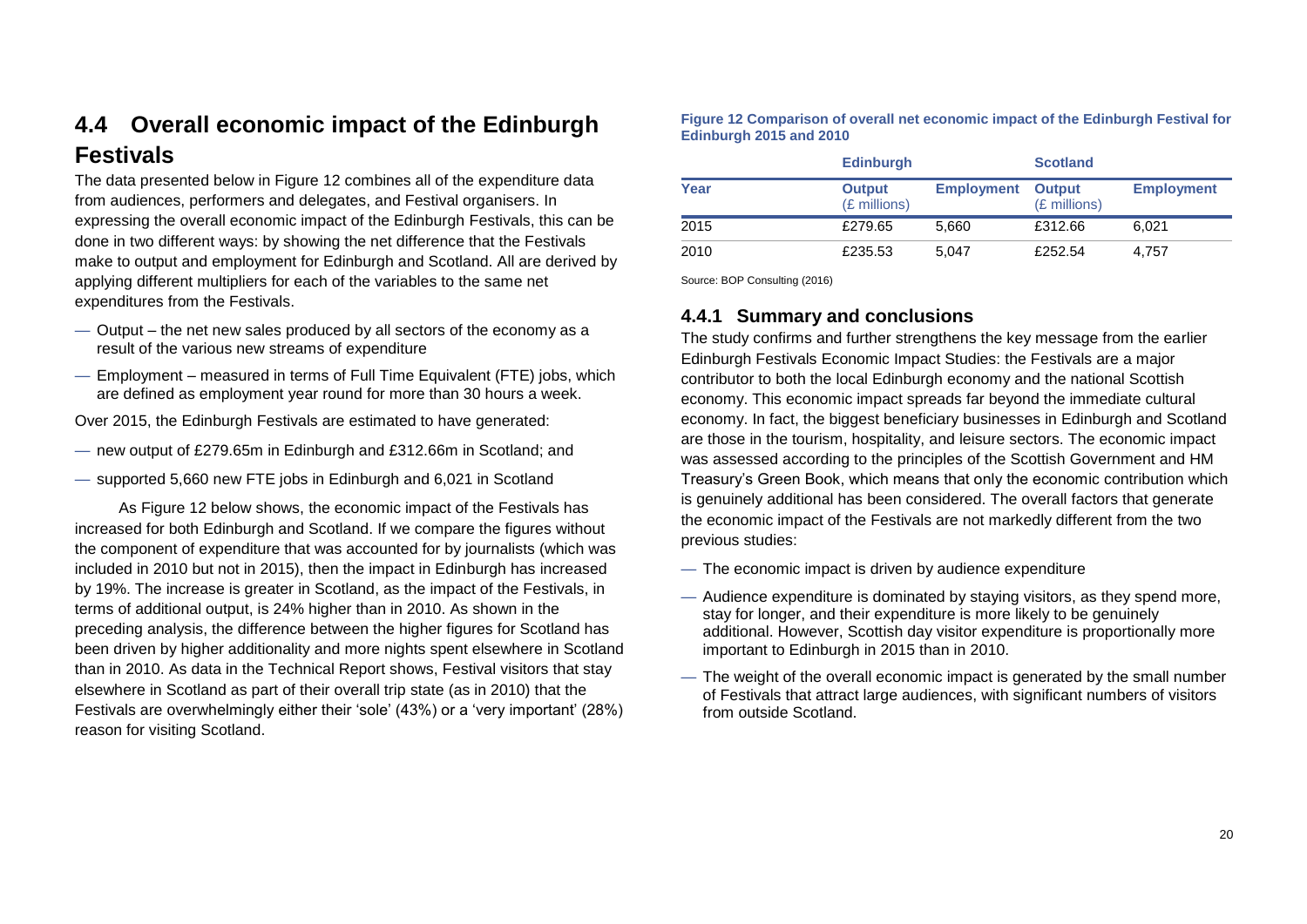# <span id="page-23-0"></span>**5. Sustainability and Environmental Impact Statement**

To research and describe the environmental impact and sustainability of the Festivals (building from the work conducted as part of the 2010 BOP Consulting Impact Study), we are supported by Creative Carbon Scotland which has been set up precisely for this purpose across the cultural sector in Scotland.

**The 2010 BOP Impact Study assessed only the negative impact of the greenhouse gases emitted by the Festivals. Over the last 5 years, there have been major advances in the positive contributions made by the Festivals to their own environmental impact and environmental sustainability.**

As part of the 2010 Impact Study, it was recognised that *"…the effective assessment of the environmental impact of [Festival] business practices and business modes is still in its infancy"*, with any impact likely to reflect only negative carbon emissions rather than positive mitigation actions.

Many changes have taken place in the past five years, and this is no longer reflective of the collaborative work being undertaken by the Festivals group to investigate, assess and address their activities as they pertain to environmental sustainability. The diversification of the concept of environmental impact to explore the potential for the arts to make a positive contribution has radically developed the approach of the organisations. As a result, the Festivals are now leading among arts festivals in the UK as they continue to advance their approach in this area.

There is a strong mandate for the continued efforts of the Festivals in addressing environmental sustainability. Climate change will affect the operating, legislative and societal environments in the years to come. However, there are also many social, economic and cultural benefits that arise from engaging constructively in issues of environmental sustainability.

### **The Festivals are operating at the forefront of the developing environmental sustainability work of the cultural sector.**

The arts and cultural sector is still relatively new to addressing environmental sustainability, unlike those industries with a more evident and substantial carbon footprint, such as those directly involved in the extraction of fossil fuels.

There are distinct challenges and opportunities specific to the Edinburgh Festivals. Bringing people together in any way always has some form of physical environmental impact, but this must be balanced against the social, economic and cultural benefits of their gathering. No Festival repeats its precise activities annually, and thus irregular years and irregular output make it difficult to relate progress on a linear timeline. However, equally distinct and burgeoning in development is the recognition of the powerful influence that the arts can have on society as a whole: the ability to change minds and behaviours, and to provoke thought and debate on current affairs.

The Festivals have developed a focused body of work through which to explore and address these challenges, creating a comprehensive five-year Environmental Strategy and a Joint-Festivals Environmental Policy. These are managed by the Environmental Sustainability Working Group, where representatives of each of the Festivals meet to exchange knowledge, ideas and consider joint projects.

More and more, the Festivals are filling the gap created by their own development needs through the creation of tailored projects. In supporting the founding of Creative Carbon Scotland, launching the Green Arts Initiative, and trialling projects like ClaimExpenses.com, they advance the environmental sustainability opportunities available to the sector as a whole. In addition, Creative Carbon Scotland and Festivals Edinburgh have created a joint Environmental Sustainability Officer post who has been instrumental in developing this report.

**Comprehensive collection and analysis of carbon emissions data is now taking place, with the development of a model baseline methodology and the use of tailored measurement tools.**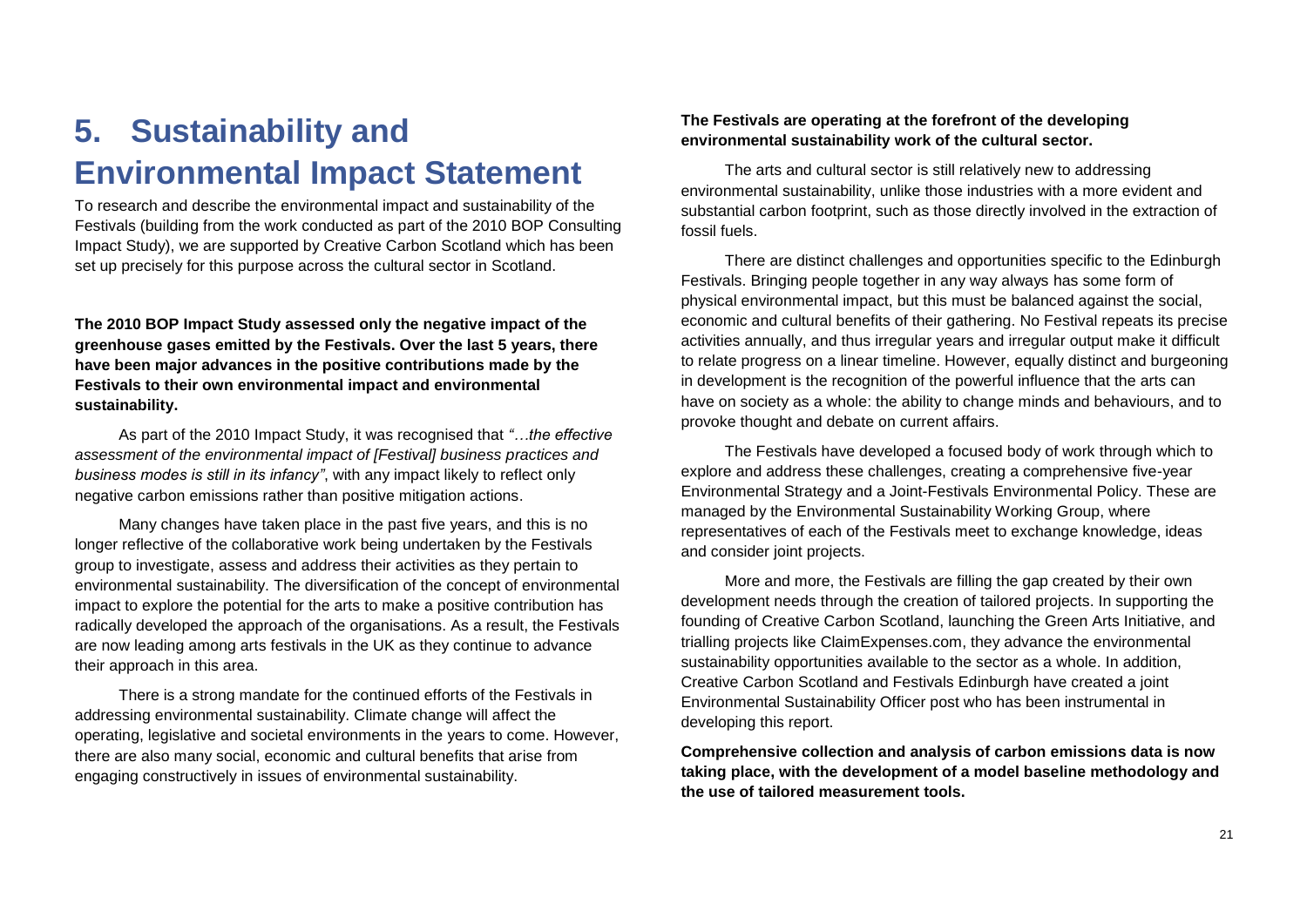Through an iterative process developed by the Environmental Sustainability Working Group, and with support from Creative Carbon Scotland, Edinburgh's Festivals have developed and refined a shared carbon emissions data collection and reporting methodology. In the past, issues in methodology arose due to the multifaceted nature of the Festivals and their control over data collection, often as cultural tenants in the buildings of much larger organisations. In particular, significant progress has been made in distinguishing between direct Festival-related emissions, and non-Festival related emissions (particularly with regards to energy, waste, water and travel), in situations in which a Festival supports (or is supported by) additional or year-round activities.

The below table gives a summary of the change in carbon emissions data collection since the 2010 Impact Study.

#### **Table 1 Measurement of Festival emissions, comparison between 2010 and 2015**

| <b>Emissions Area</b>                                   | <b>Measured in 2010</b> | <b>Measured in 2016</b>       |
|---------------------------------------------------------|-------------------------|-------------------------------|
| DIRECT: Festival Offices and<br>Directly Managed Venues | Yes                     | Yes                           |
| <b>DIRECT: Staff/Volunteer Business</b><br>Travel       | Yes                     | Yes                           |
| <b>INDIRECT: Non-Directly Managed</b><br>Venues         | No.                     | Some, and some<br>estimations |
| <b>INDIRECT: Audiences</b>                              | Yes                     | Some                          |
| <b>INDIRECT: Productions</b>                            | No                      | Research undertaken           |
| <b>INDIRECT: Performers and Crews</b>                   | No                      | Yes                           |

Source: Creative Carbon Scotland (2016)

The direct emissions (e.g. owned utilities, business travel) of the Festivals are now very well controlled, and are reported on an annual basis. Indirect emissions (e.g. upstream/downstream suppliers; production materials; crew travel; exterior venues) are currently being addressed by a range of methods, with the Festivals co-ordinating a series of activities to address each emissions from:

**Non-Directly Managed Venues:** Festivals are influencing (through the Green Arts Initiative; clauses in supplier contracts), estimating (with tenants using

metrics to estimate venue emissions on a per-show basis) and educating (with staff and partners) how to measure, monitor and reduce emissions.

**Audiences:** In 2010, audience travel was highlighted as a major contributor to overall carbon emissions. Now measuring it specifically, all Festivals are encouraging more sustainable travel to events, with some offering incentives to use public transportation as a behaviour change mechanism.

**Productions:** As part of the *Where Do You End and I Begin* exhibition at the 2014 Edinburgh Art Festival, the emissions produced as result of different curatorial decisions (including the shipping of works) were investigated as a research project through Creative Carbon Scotland.

**Performers and Crews:** Many Festivals are now including their artist/performer travel in their overall carbon footprints as direct emissions, expanding ownership of the emissions.

**Audience travel**, as the most variable, most extensive and least controlled element of the carbon footprint of the Festivals, continues to be a significant challenge in this area, but there is now a more comprehensive and complete understanding its constituent parts.

**Recognising the extensive potential positive impact that changing behaviour might have, artist, audience, staff and supplier engagement is now a core focus of the Festivals' environment work. Since 2010 they have launched several highly collaborative projects, including Creative Carbon Scotland and the Green Arts Initiative – now both operating at a national scale.** 

The qualitative impact of positive environmental sustainability engagement is particularly difficult to measure and present, and the timescale on which such an impact occurs is both varied and complex. However, to ignore this additional 'indirect' impact of the work of the Festivals omits potentially their most wide-reaching effect: engaging others in environmental sustainability through their own work and connected projects. To this end, the Festivals are a continuing base for research and innovation in this emerging area.